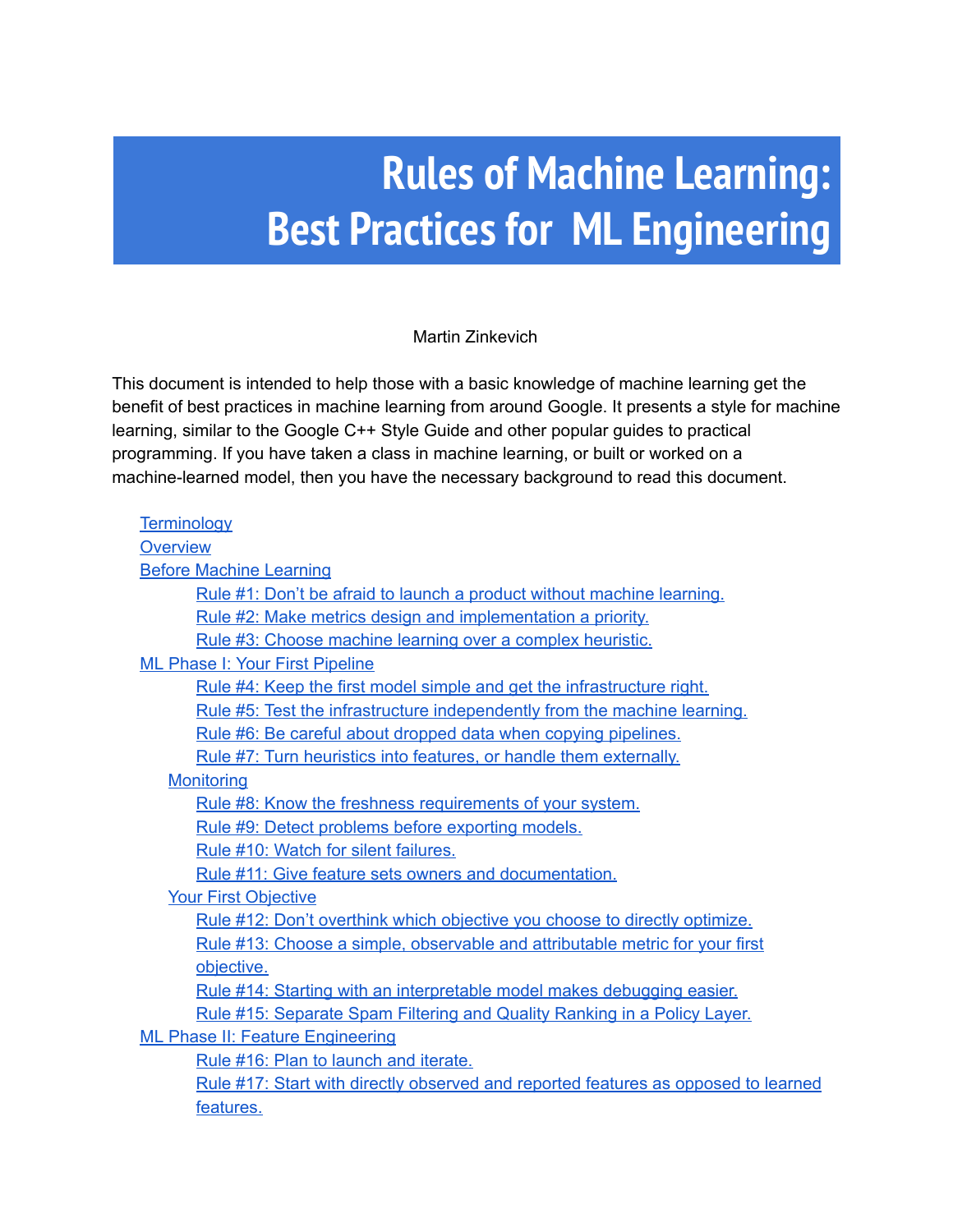Rule #18: Explore with features of content that [generalize](#page-11-0) across contexts. Rule #19: Use very specific [features](#page-11-1) when you can.

Rule #20: [Combine](#page-11-2) and modify existing features to create new features in human-understandable ways.

Rule #21: The number of feature [weights](#page-12-0) you can learn in a linear model is roughly [proportional](#page-12-0) to the amount of data you have.

Rule #22: Clean up [features](#page-13-0) you are no longer using.

Human [Analysis](#page-13-1) of the System

Rule #23: You are not a [typical](#page-13-2) end user.

Rule #24: [Measure](#page-14-0) the delta between models.

Rule #25: When choosing models, utilitarian [performance](#page-14-1) trumps predictive power.

Rule #26: Look for patterns in the [measured](#page-14-2) errors, and create new features.

Rule #27: Try to quantify observed [undesirable](#page-15-0) behavior.

Rule #28: Be aware that identical short-term behavior does not imply identical long-term behavior.

Training-Serving Skew

Rule #29: The best way to [make](#page-15-3) sure that you train like you serve is to save the set of features used at serving time, and then pipe those [features](#page-15-3) to a log to use them at [training](#page-15-3) time.

Rule #30: [Importance](#page-16-0) weight sampled data, don't arbitrarily drop it!

Rule #31: [Beware](#page-16-1) that if you join data from a table at training and serving time, the data in the table may [change.](#page-16-1)

Rule #32: Re-use code [between](#page-16-2) your training pipeline and your serving pipeline [whenever](#page-16-2) possible.

Rule #33: If you [produce](#page-16-3) a model based on the data until January 5th, test the model on the data from [January](#page-16-3) 6th and after.

Rule #34: In binary [classification](#page-17-0) for filtering (such as spam detection or determining interesting e-mails), make small short-term sacrifices in [performance](#page-17-0) for very clean [data.](#page-17-0)

Rule #35: Beware of the inherent skew in ranking [problems.](#page-17-1)

Rule #36: Avoid feedback loops with [positional](#page-18-0) features.

Rule #37: Measure [Training/Serving](#page-18-1) Skew.

ML Phase III: Slowed Growth, [Optimization](#page-18-2) Refinement, and Complex Models

Rule #38: Don't waste time on new features if unaligned [objectives](#page-19-0) have become the [issue.](#page-19-0)

Rule #39: Launch [decisions](#page-19-1) will depend upon more than one metric.

Rule #40: Keep [ensembles](#page-20-0) simple.

Rule #41: When [performance](#page-20-1) plateaus, look for qualitatively new sources of [information](#page-20-1) to add rather than refining existing signals.

Rule #42: Don't expect diversity, [personalization,](#page-21-0) or relevance to be as correlated with [popularity](#page-21-0) as you think they are.

Rule #43: Your friends tend to be the same across different [products.](#page-21-1) Your interests [tend](#page-21-1) not to be.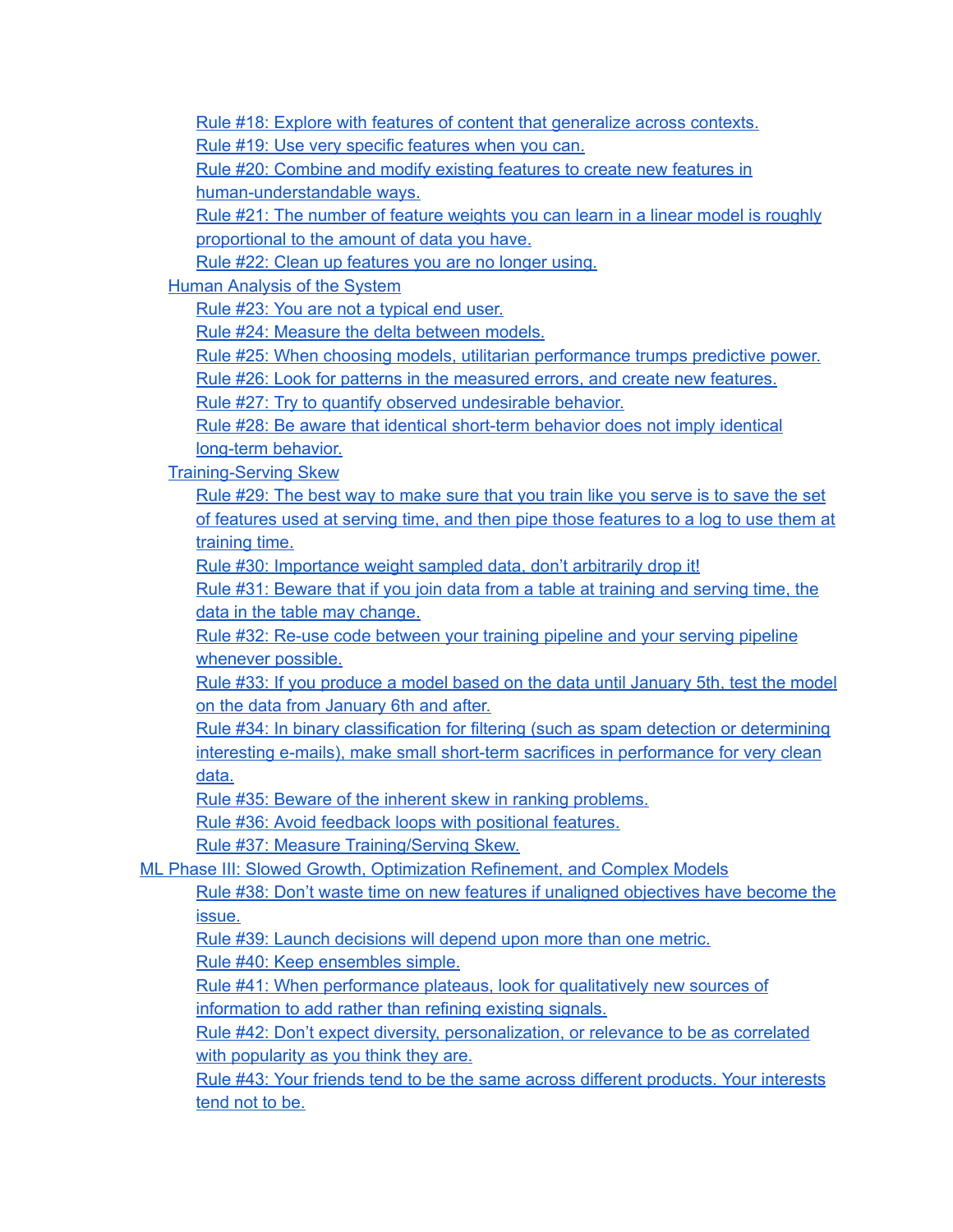[Related](#page-21-2) Work **[Acknowledgements](#page-22-0) [Appendix](#page-22-1)** YouTube [Overview](#page-22-2) Google Play [Overview](#page-22-3) Google Plus [Overview](#page-22-4)

## <span id="page-2-0"></span>**Terminology**

The following terms will come up repeatedly in our discussion of effective machine learning:

**Instance**: The thing about which you want to make a prediction. For example, the instance might be a web page that you want to classify as either "about cats" or "not about cats".

**Label**: An answer for a prediction task -- either the answer produced by a machine learning system, or the right answer supplied in training data. For example, the label for a web page might be "about cats".

**Feature**: A property of an instance used in a prediction task. For example, a web page might have a feature "contains the word 'cat'".

Feature Column<sup>1</sup>: A set of related features, such as the set of all possible countries in which users might live. An example may have one or more features present in a feature column. A feature column is referred to as a "namespace" in the VW system (at Yahoo/Microsoft), or a [field](https://www.csie.ntu.edu.tw/~cjlin/libffm/).

**Example**: An instance (with its features) and a label.

**Model**: A statistical representation of a prediction task. You *train* a model on examples then use the model to make predictions.

**Metric**: A number that you care about. May or may not be directly optimized.

**Objective**: A metric that your algorithm is trying to optimize.

**Pipeline**: The infrastructure surrounding a machine learning algorithm. Includes gathering the data from the front end, putting it into training data files, training one or more models, and exporting the models to production.

### <span id="page-2-1"></span>**Overview**

To make great products:

**do machine learning like the great engineer you are, not like the great machine learning expert you aren't.**

<sup>&</sup>lt;sup>1</sup> Google-specific terminology.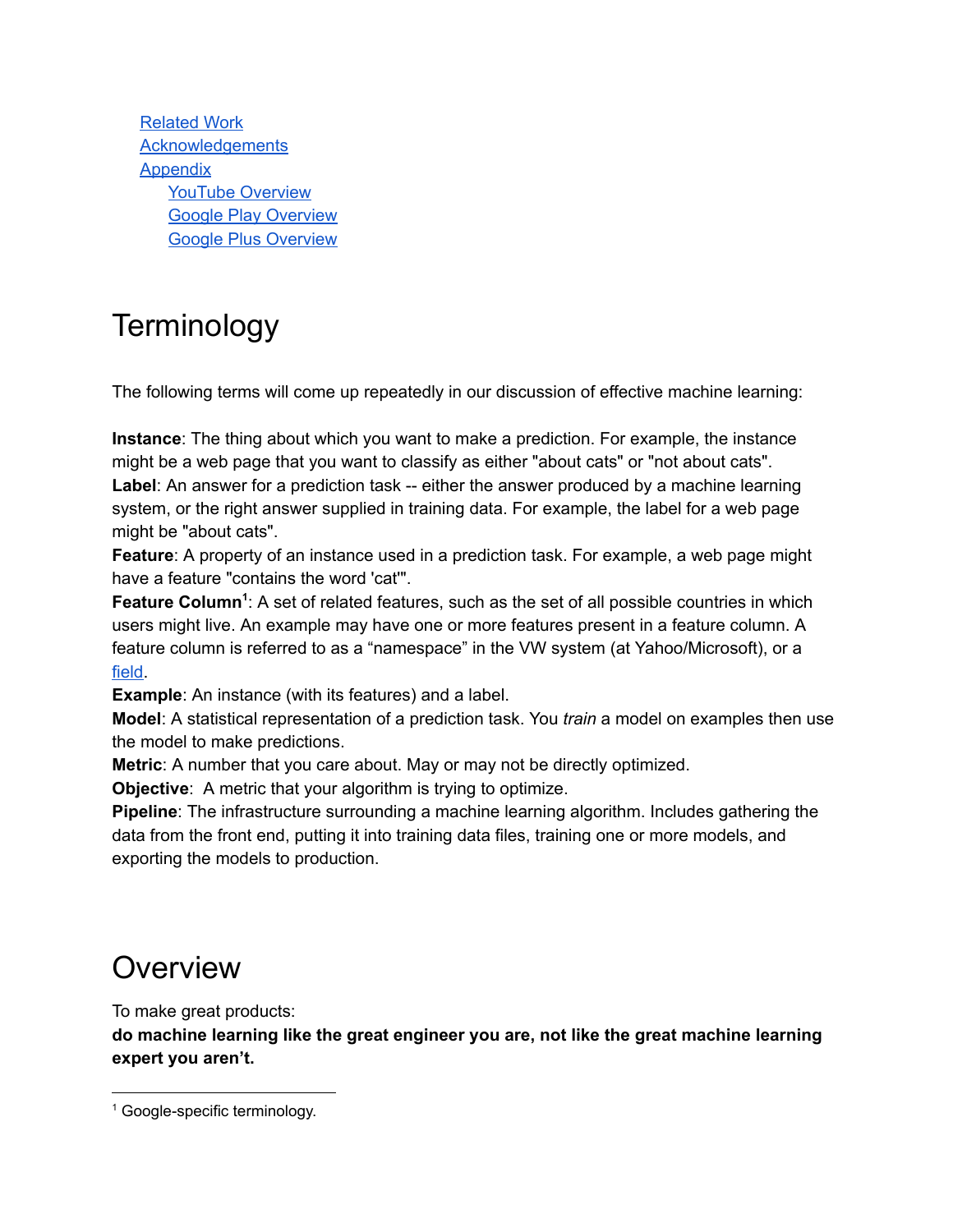Most of the problems you will face are, in fact, engineering problems. Even with all the resources of a great machine learning expert, most of the gains come from great features, not great machine learning algorithms. So, the basic approach is:

- 1. make sure your pipeline is solid end to end
- 2. start with a reasonable objective
- 3. add common-sense features in a simple way
- 4. make sure that your pipeline stays solid.

This approach will make lots of money and/or make lots of people happy for a long period of time. Diverge from this approach only when there are no more simple tricks to get you any farther. Adding complexity slows future releases.

Once you've exhausted the simple tricks, cutting-edge machine learning might indeed be in your future. See the section on [Phase](#page-18-2) III machine learning projects.

This document is arranged in four parts:

- 1. [The](#page-3-0) first part should help you understand whether the time is right for building a machine learning system.
- 2. The [second](#page-4-2) part is about deploying your first pipeline.
- 3. The [third](#page-10-0) part is about launching and iterating while adding new features to your pipeline, how to evaluate models and training-serving skew.
- 4. The [final](#page-18-2) part is about what to do when you reach a plateau.
- <span id="page-3-0"></span>5. Afterwards, there is a list of [related](#page-21-2) work and an [appendix](#page-22-1) with some background on the systems commonly used as examples in this document.

### Before Machine Learning

#### <span id="page-3-1"></span>**Rule #1: Don't be afraid to launch a product without machine learning.**

Machine learning is cool, but it requires data. Theoretically, you can take data from a different problem and then tweak the model for a new product, but this will likely underperform basic heuristics. If you think that machine learning will give you a 100% boost, then a heuristic will get you 50% of the way there.

For instance, if you are ranking apps in an app marketplace, you could use the install rate or number of installs. If you are detecting spam, filter out publishers that have sent spam before. Don't be afraid to use human editing either. If you need to rank contacts, rank the most recently used highest (or even rank alphabetically). If machine learning is not absolutely required for your product, don't use it until you have data.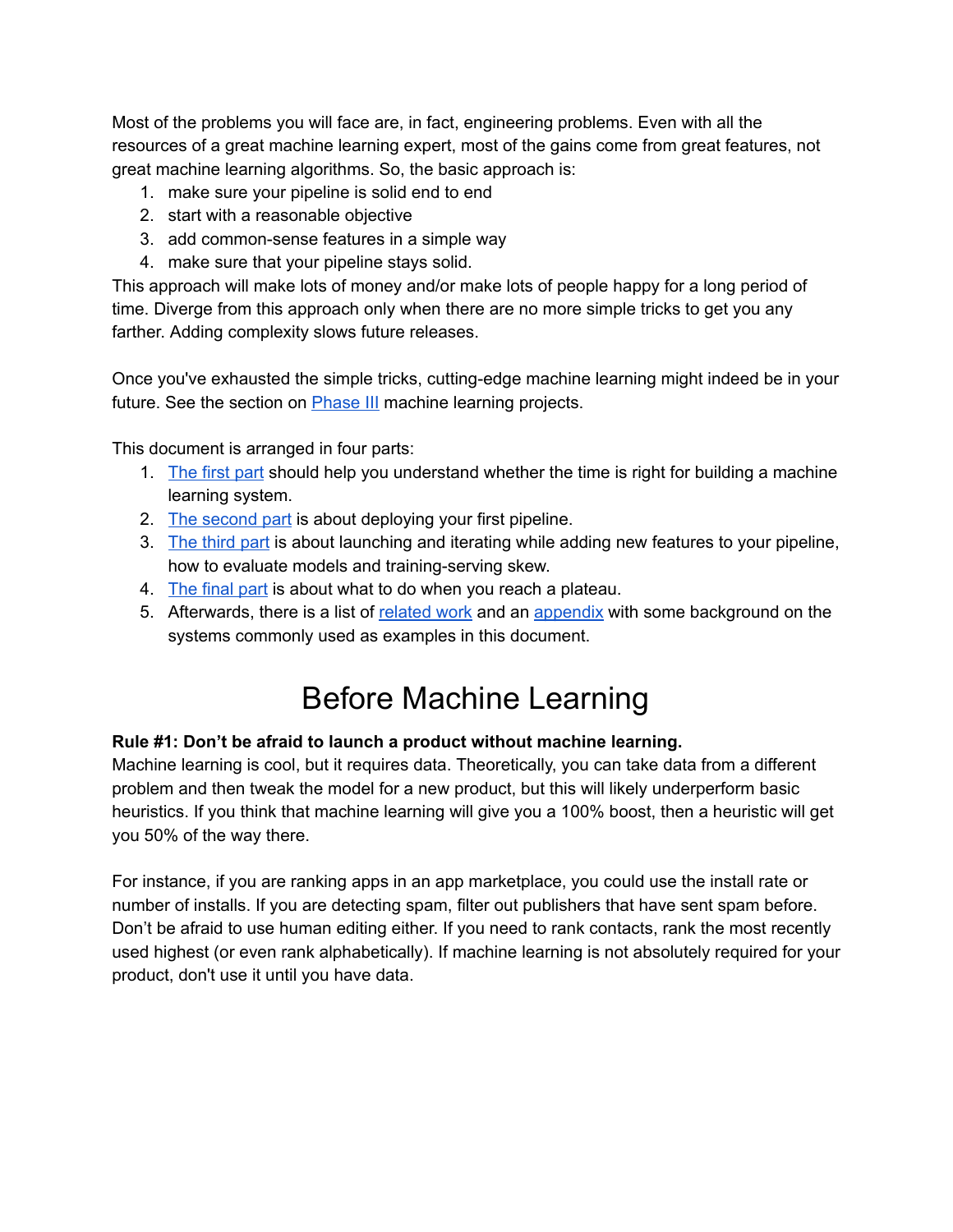#### <span id="page-4-0"></span>**Rule #2: First, design and implement metrics.**

Before formalizing what your machine learning system will do, track as much as possible in your current system. Do this for the following reasons:

- 1. It is easier to gain permission from the system's users earlier on.
- 2. If you think that something might be a concern in the future, it is better to get historical data now.
- 3. If you design your system with metric instrumentation in mind, things will go better for you in the future. Specifically, you don't want to find yourself grepping for strings in logs to instrument your metrics!
- 4. You will notice what things change and what stays the same. For instance, suppose you want to directly optimize one-day active users. However, during your early manipulations of the system, you may notice that dramatic alterations of the user experience don't noticeably change this metric.

[Google](#page-22-4) Plus team measures expands per read, reshares per read, plus-ones per read, comments/read, comments per user, reshares per user, etc. which they use in computing the goodness of a post at serving time. **Also, note that an experiment framework, where you can group users into buckets and aggregate statistics by experiment, is important**. See **[Rule](#page-8-0) #12**.

By being more liberal about gathering metrics, you can gain a broader picture of your system. Notice a problem? Add a metric to track it! Excited about some quantitative change on the last release? Add a metric to track it!

#### <span id="page-4-1"></span>**Rule #3: Choose machine learning over a complex heuristic.**

A simple heuristic can get your product out the door. A complex heuristic is unmaintainable. Once you have data and a basic idea of what you are trying to accomplish, move on to machine learning. As in most software engineering tasks, you will want to be constantly updating your approach, whether it is a heuristic or a machine-learned model, and you will find that the machine-learned model is easier to update and maintain (see [Rule](#page-10-1) #16).

## ML Phase I: Your First Pipeline

<span id="page-4-2"></span>Focus on your system infrastructure for your first pipeline. While it is fun to think about all the imaginative machine learning you are going to do, it will be hard to figure out what is happening if you don't first trust your pipeline.

#### <span id="page-4-3"></span>**Rule #4: Keep the first model simple and get the infrastructure right.**

The first model provides the biggest boost to your product, so it doesn't need to be fancy. But you will run into many more infrastructure issues than you expect. Before anyone can use your fancy new machine learning system, you have to determine: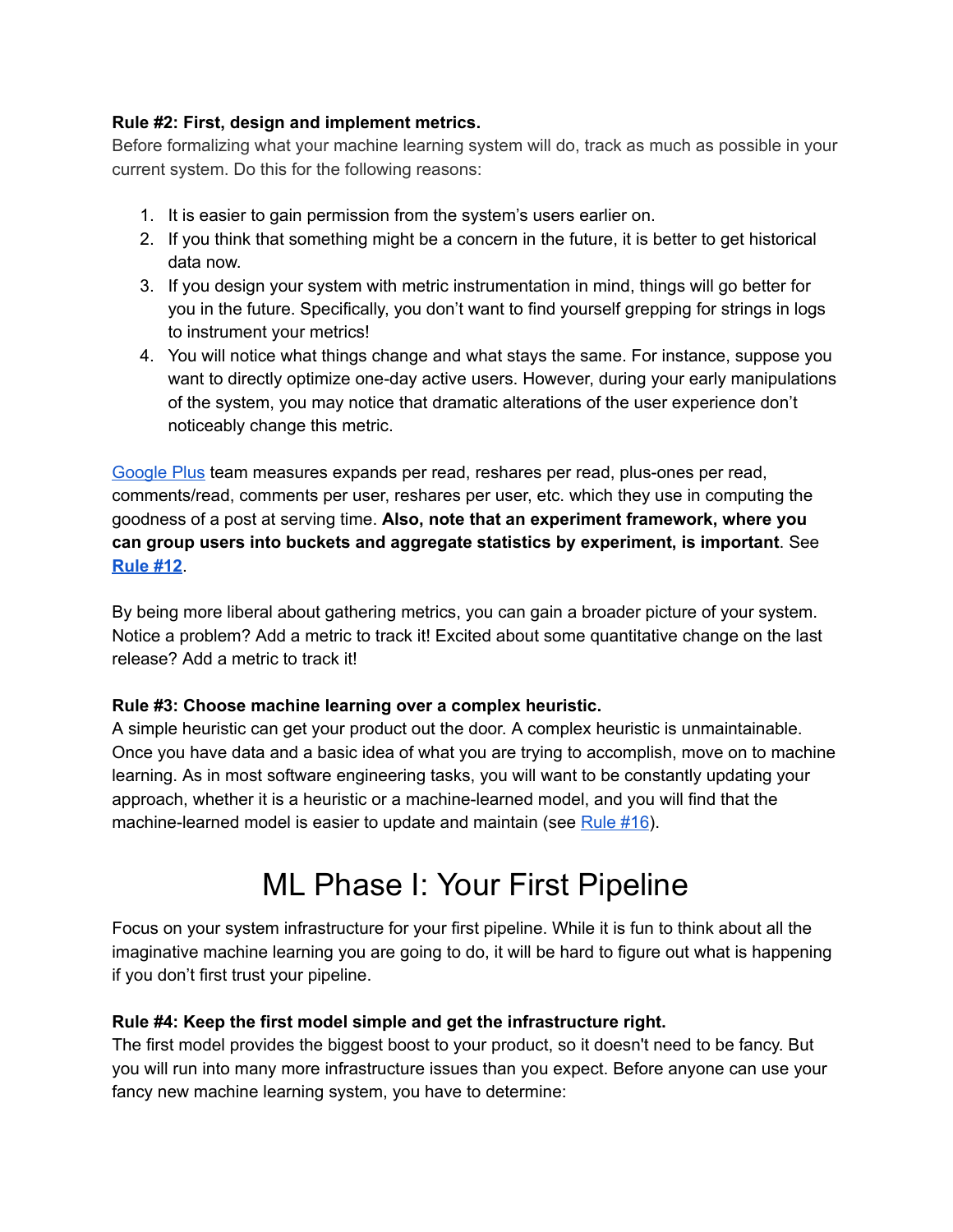- 1. How to get examples to your learning algorithm.
- 2. A first cut as to what "good" and "bad" mean to your system.
- 3. How to integrate your model into your application. You can either apply the model live, or precompute the model on examples offline and store the results in a table. For example, you might want to pre-classify web pages and store the results in a table, but you might want to classify chat messages live.

Choosing simple features makes it easier to ensure that:

- 1. The features reach your learning algorithm correctly.
- 2. The model learns reasonable weights.
- 3. The features reach your model in the server correctly.

Once you have a system that does these three things reliably, you have done most of the work. Your simple model provides you with baseline metrics and a baseline behavior that you can use to test more complex models. Some teams aim for a "neutral" first launch: a first launch that explicitly de-prioritizes machine learning gains, to avoid getting distracted.

#### <span id="page-5-0"></span>**Rule #5: Test the infrastructure independently from the machine learning.**

Make sure that the infrastructure is testable, and that the learning parts of the system are encapsulated so that you can test everything around it. Specifically:

- 1. Test getting data into the algorithm. Check that feature columns that should be populated are populated. Where privacy permits, manually inspect the input to your training algorithm. If possible, check statistics in your pipeline in comparison to elsewhere, such as RASTA.
- 2. Test getting models out of the training algorithm. Make sure that the model in your training environment gives the same score as the model in your serving environment (see [Rule](#page-18-1) #37).

Machine learning has an element of unpredictability, so make sure that you have tests for the code for creating examples in training and serving, and that you can load and use a fixed model during serving. Also, it is important to understand your data: see [Practical](http://www.unofficialgoogledatascience.com/2016/10/practical-advice-for-analysis-of-large.html) Advice for Analysis of Large, [Complex](http://www.unofficialgoogledatascience.com/2016/10/practical-advice-for-analysis-of-large.html) Data Sets.

#### <span id="page-5-1"></span>**Rule #6: Be careful about dropped data when copying pipelines.**

Often we create a pipeline by copying an existing pipeline (i.e. cargo cult programming), and the old pipeline drops data that we need for the new pipeline. For example, the pipeline for [Google](#page-22-4) [Plus](#page-22-4) What's Hot drops older posts (because it is trying to rank fresh posts). This pipeline was copied to use for [Google](#page-22-4) Plus Stream, where older posts are still meaningful, but the pipeline was still dropping old posts. Another common pattern is to only log data that was seen by the user. Thus, this data is useless if we want to model why a particular post was not seen by the user, because all the negative examples have been dropped. A similar issue occurred in Play. While working on Play Apps Home, a new pipeline was created that also contained examples from two other landing pages (Play Games Home and Play Home Home) without any feature to disambiguate where each example came from.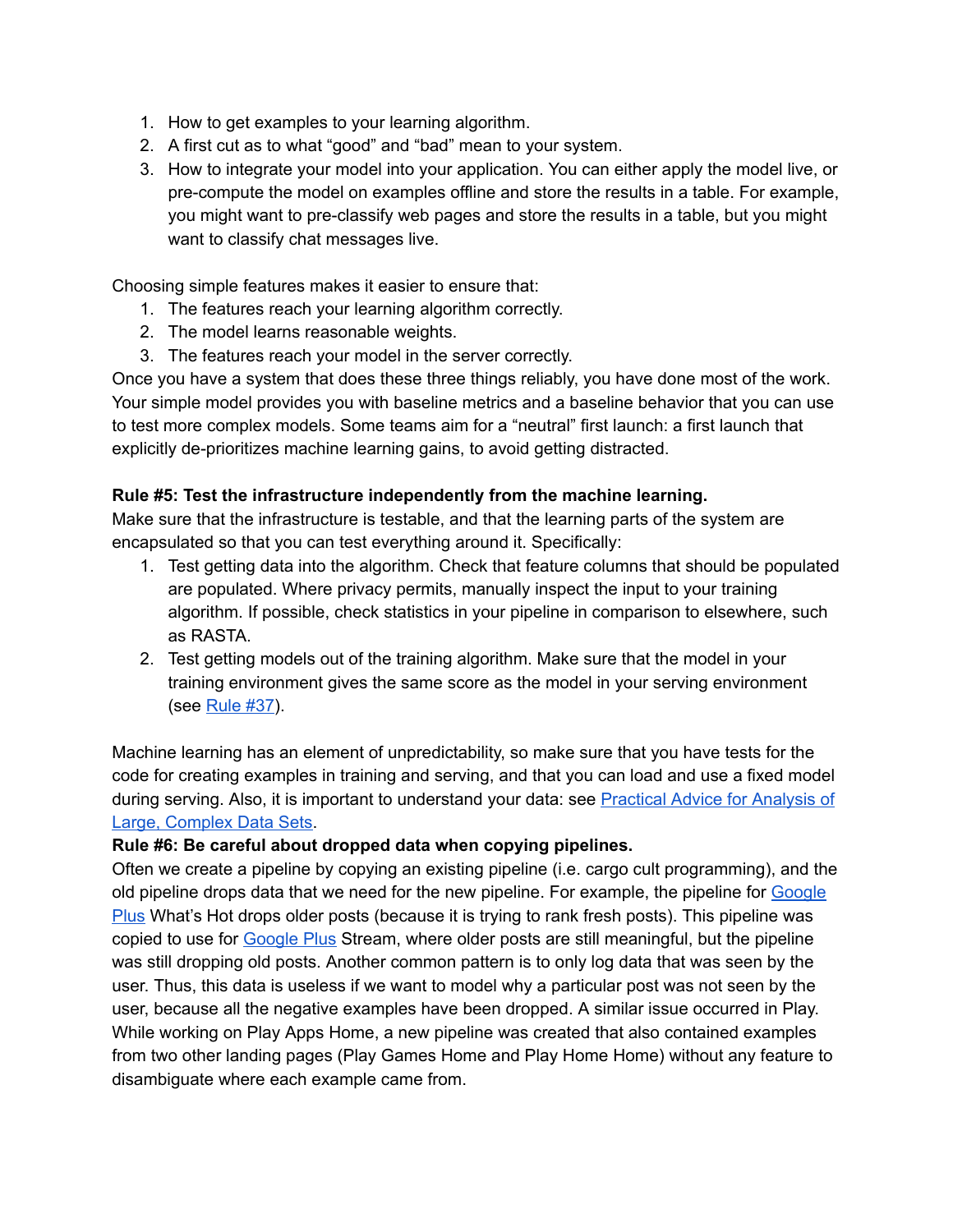#### <span id="page-6-0"></span>**Rule #7: Turn heuristics into features, or handle them externally.**

Usually the problems that machine learning is trying to solve are not completely new. There is an existing system for ranking, or classifying, or whatever problem you are trying to solve. This means that there are a bunch of rules and heuristics. **These same heuristics can give you a lift when tweaked with machine learning**. Your heuristics should be mined for whatever information they have, for two reasons. First, the transition to a machine learned system will be smoother. Second, usually those rules contain a lot of the intuition about the system you don't want to throw away. There are four ways you can use an existing heuristic:

- 1. **Preprocess using the heuristic**. If the feature is incredibly awesome, then this is an option. For example, if, in a spam filter, the sender has already been blacklisted, don't try to relearn what "blacklisted" means. Block the message. This approach makes the most sense in binary classification tasks.
- 2. **Create a feature**. Directly creating a feature from the heuristic is great. For example, if you use a heuristic to compute a relevance score for a query result, you can include the score as the value of a feature. Later on you may want to use machine learning techniques to massage the value (for example, converting the value into one of a finite set of discrete values, or combining it with other features) but start by using the raw value produced by the heuristic.
- 3. **Mine the raw inputs of the heuristic**. If there is a heuristic for apps that combines the number of installs, the number of characters in the text, and the day of the week, then consider pulling these pieces apart, and feeding these inputs into the learning separately. Some techniques that apply to ensembles apply here (see [Rule](#page-20-0) #40).
- 4. **Modify the label.** This is an option when you feel that the heuristic captures information not currently contained in the label. For example, if you are trying to maximize the number of downloads, but you also want quality content, then maybe the solution is to multiply the label by the average number of stars the app received. There is a lot of space here for leeway. See the section on "Your First Objective".

Do be mindful of the added complexity when using heuristics in an ML system. Using old heuristics in your new machine learning algorithm can help to create a smooth transition, but think about whether there is a simpler way to accomplish the same effect.

### Monitoring

<span id="page-6-1"></span>In general, practice good alerting hygiene, such as making alerts actionable and having a dashboard page.

#### <span id="page-6-2"></span>**Rule #8: Know the freshness requirements of your system.**

How much does performance degrade if you have a model that is a day old? A week old? A quarter old? This information can help you to understand the priorities of your monitoring. If you lose 10% of your revenue if the model is not updated for a day, it makes sense to have an engineer watching it continuously. Most ad serving systems have new advertisements to handle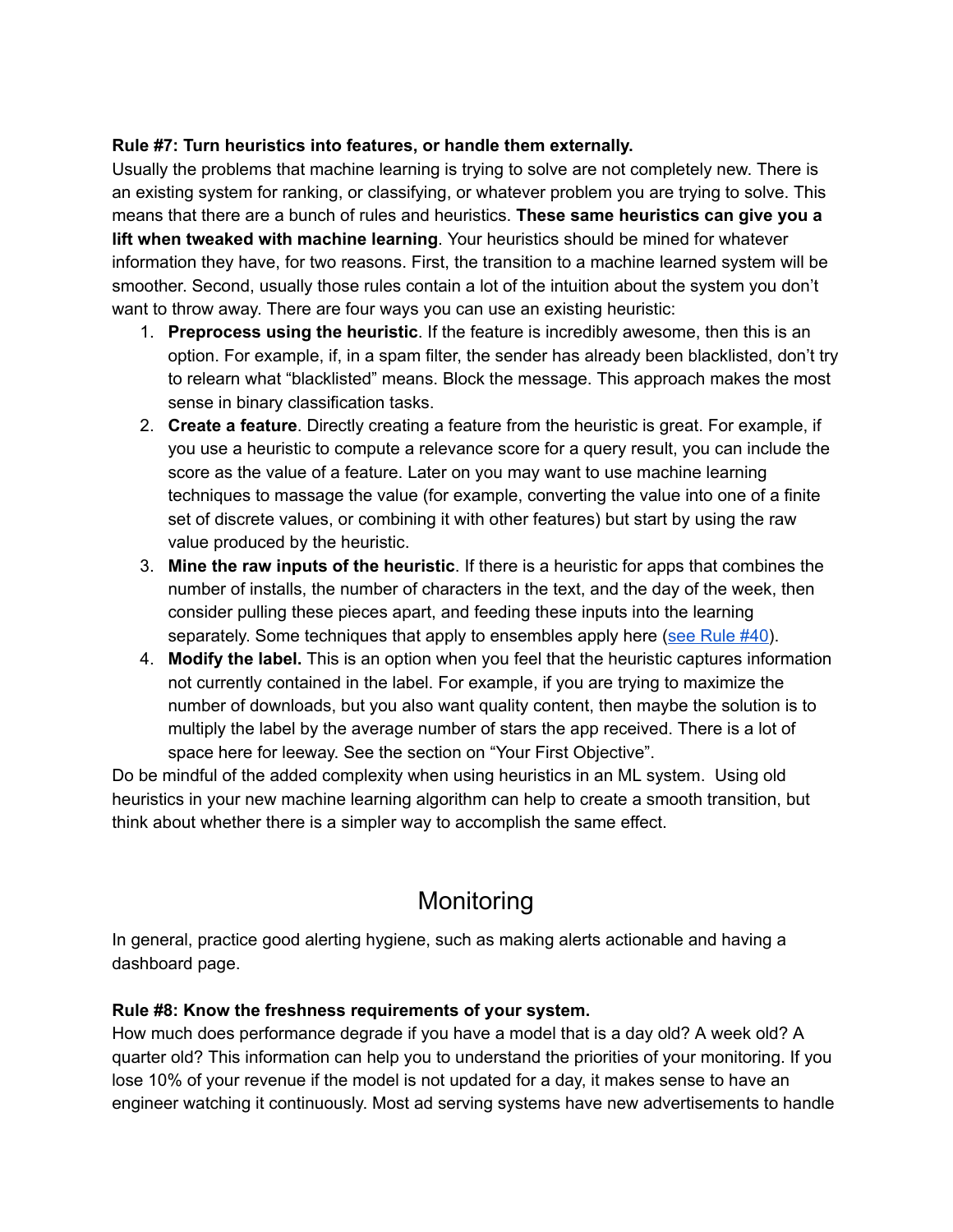every day, and must update daily. For instance, if the ML model for [Google](#page-22-3) Play Search is [not](#page-22-3) [updated,](#page-22-3) it can have an impact on revenue in under a month. Some models for What's Hot in [Google](#page-22-4) Plus have no post identifier in their model so they can export these models infrequently. Other models that have post identifiers are updated much more frequently. Also notice that freshness can change over time, especially when feature columns are added or removed from your model.

#### <span id="page-7-0"></span>**Rule #9: Detect problems before exporting models.**

Many machine learning systems have a stage where you export the model to serving. If there is an issue with an exported model, it is a user-facing issue. If there is an issue before, then it is a training issue, and users will not notice.

Do sanity checks right before you export the model. Specifically, make sure that the model's performance is reasonable on held out data. Or, if you have lingering concerns with the data, don't export a model. Many teams continuously deploying models check the area [under](https://en.wikipedia.org/wiki/Receiver_operating_characteristic) the ROC [curve](https://en.wikipedia.org/wiki/Receiver_operating_characteristic) (or AUC) before exporting. **Issues about models that haven't been exported require an email alert, but issues on a userfacing model may require a page.** So better to wait and be sure before impacting users.

#### <span id="page-7-1"></span>**Rule #10: Watch for silent failures.**

This is a problem that occurs more for machine learning systems than for other kinds of systems. Suppose that a particular table that is being joined is no longer being updated. The machine learning system will adjust, and behavior will continue to be reasonably good, decaying gradually. Sometimes tables are found that were months out of date, and a simple refresh improved performance more than any other launch that quarter! For example, the coverage of a feature may change due to implementation changes: for example a feature column could be populated in 90% of the examples, and suddenly drop to 60% of the examples. Play once had a table that was stale for 6 months, and refreshing the table alone gave a boost of 2% in install rate. If you track statistics of the data, as well as manually inspect the data on occassion, you can reduce these kinds of failures.

#### <span id="page-7-2"></span>**Rule #11: Give feature column owners and documentation.**

If the system is large, and there are many feature columns, know who created or is maintaining each feature column. If you find that the person who understands a feature column is leaving, make sure that someone has the information. Although many feature columns have descriptive names, it's good to have a more detailed description of what the feature is, where it came from, and how it is expected to help.

### Your First Objective

<span id="page-7-3"></span>You have many metrics, or measurements about the system that you care about, but your machine learning algorithm will often require a single **objective, a number that your algorithm**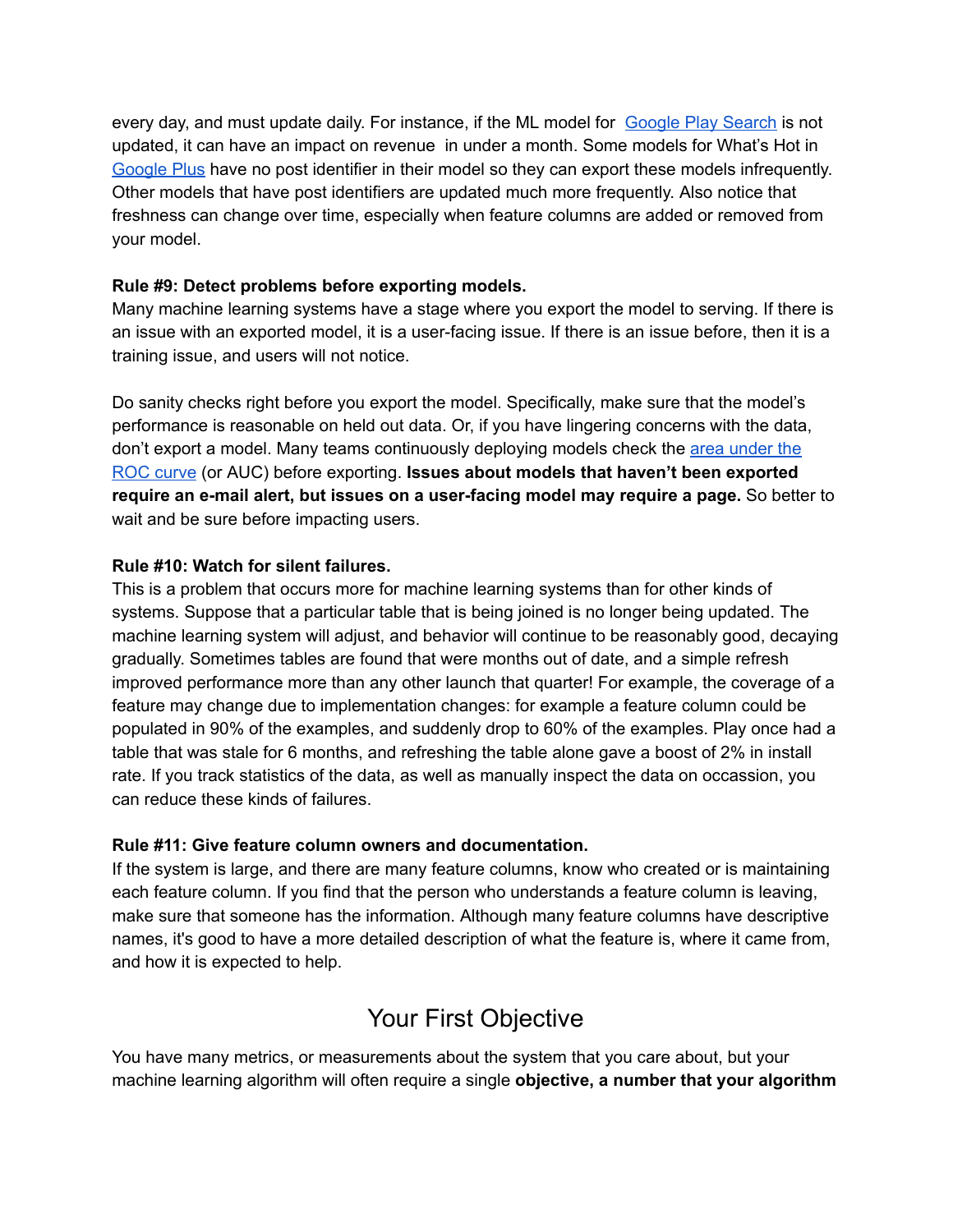**is "trying" to optimize.** I distinguish here between objectives and metrics: **a metric is any number that your system reports**, which may or may not be important. See also [Rule](#page-4-0) #2.

#### <span id="page-8-0"></span>**Rule #12: Don't overthink which objective you choose to directly optimize.**

You want to make money, make your users happy, and make the world a better place. There are tons of metrics that you care about, and you should measure them all (see **[Rule](#page-4-0) #2**). However, early in the machine learning process, you will notice them all going up, even those that you do not directly optimize. For instance, suppose you care about number of clicks, time spent on the site, and daily active users. If you optimize for number of clicks, you are likely to see the time spent increase.

So, keep it simple and don't think too hard about balancing different metrics when you can still easily increase all the metrics. Don't take this rule too far though: do not confuse your objective with the ultimate health of the system (see [Rule](#page-19-1) #39). And, **if you find yourself increasing the directly optimized metric, but deciding not to launch, some objective revision may be required.**

#### <span id="page-8-1"></span>**Rule #13: Choose a simple, observable and attributable metric for your first objective.**

Often you don't know what the true objective is. You think you do but then you as you stare at the data and side-by-side analysis of your old system and new ML system, you realize you want to tweak it. Further, different team members often can't agree on the true objective. **The ML objective should be something that is easy to measure and is a proxy for the "true" objective**<sup>2</sup>. So train on the simple ML objective, and consider having a "policy layer" on top that allows you to add additional logic (hopefully very simple logic) to do the final ranking.

The easiest thing to model is a user behavior that is directly observed and attributable to an action of the system:

- 1. Was this ranked link clicked?
- 2. Was this ranked object downloaded?
- 3. Was this ranked object forwarded/replied to/e-mailed?
- 4. Was this ranked object rated?
- 5. Was this shown object marked as spam/pornography/offensive?

Avoid modeling indirect effects at first:

- 1. Did the user visit the next day?
- 2. How long did the user visit the site?
- 3. What were the daily active users?

Indirect effects make great metrics, and can be used during A/B testing and during launch decisions.

Finally, don't try to get the machine learning to figure out:

- 1. Is the user happy using the product?
- 2. Is the user satisfied with the experience?
- 3. Is the product improving the user's overall well-being?

 $2$  There is often no "true" objective. See [Rule](#page-19-1)  $#39$ .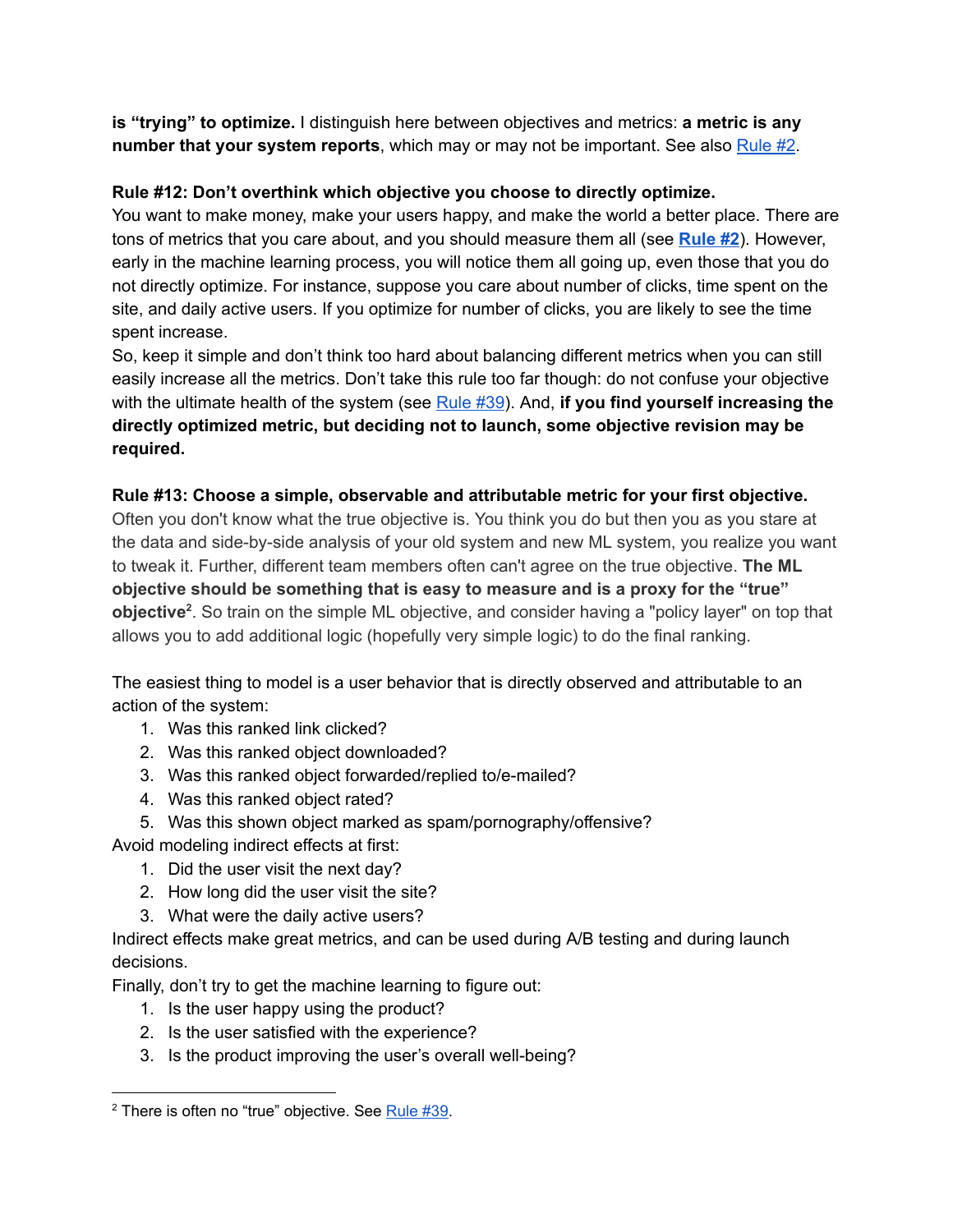#### 4. How will this affect the company's overall health?

These are all important, but also incredibly hard. Instead, use proxies: if the user is happy, they will stay on the site longer. If the user is satisfied, they will visit again tomorrow. Insofar as well-being and company health is concerned, human judgement is required to connect any machine learned objective to the nature of the product you are selling and your business plan, so we don't end up [here](https://www.youtube.com/watch?v=bq2_wSsDwkQ).

#### <span id="page-9-0"></span>**Rule #14: Starting with an interpretable model makes debugging easier.**

Linear regression, logistic regression, and Poisson regression are directly motivated by a probabilistic model. Each prediction is interpretable as a probability or an expected value. This makes them easier to debug than models that use objectives (zero-one loss, various hinge losses, et cetera) that try to directly optimize classification accuracy or ranking performance. For example, if probabilities in training deviate from probabilities predicted in side-by-sides or by inspecting the production system, this deviation could reveal a problem.

For example, in linear, logistic, or Poisson regression, **there are subsets of the data where the average predicted expectation equals the average label (1moment calibrated, or just** calibrated)<sup>3</sup>. If you have a feature which is either 1 or 0 for each example, then the set of examples where that feature is 1 is calibrated. Also, if you have a feature that is 1 for every example, then the set of all examples is calibrated.

With simple models, it is easier to deal with feedback loops (see [Rule](#page-18-0) #36). Often, we use these probabilistic predictions to make a decision: e.g. rank posts in decreasing expected value (i.e. probability of click/download/etc.). **However, remember when it comes time to choose which model to use, the decision matters more than the likelihood of the data given the model (see [Rule](#page-14-1) #27)**.

#### <span id="page-9-1"></span>**Rule #15: Separate Spam Filtering and Quality Ranking in a Policy Layer.**

Quality ranking is a fine art, but spam filtering is a war. The signals that you use to determine high quality posts will become obvious to those who use your system, and they will tweak their posts to have these properties. Thus, your quality ranking should focus on ranking content that is posted in good faith. You should not discount the quality ranking learner for ranking spam highly. **Similarly, "racy" content should be handled separately from Quality Ranking**. Spam filtering is a different story. You have to expect that the features that you need to generate will be constantly changing. Often, there will be obvious rules that you put into the system (if a post has more than three spam votes, don't retrieve it, et cetera). Any learned model will have to be updated daily, if not faster. The reputation of the creator of the content will play a great role.

At some level, the output of these two systems will have to be integrated. Keep in mind, filtering spam in search results should probably be more aggressive than filtering spam in email

<sup>&</sup>lt;sup>3</sup> This is true assuming that you have no regularization and that your algorithm has converged. It is approximately true in general.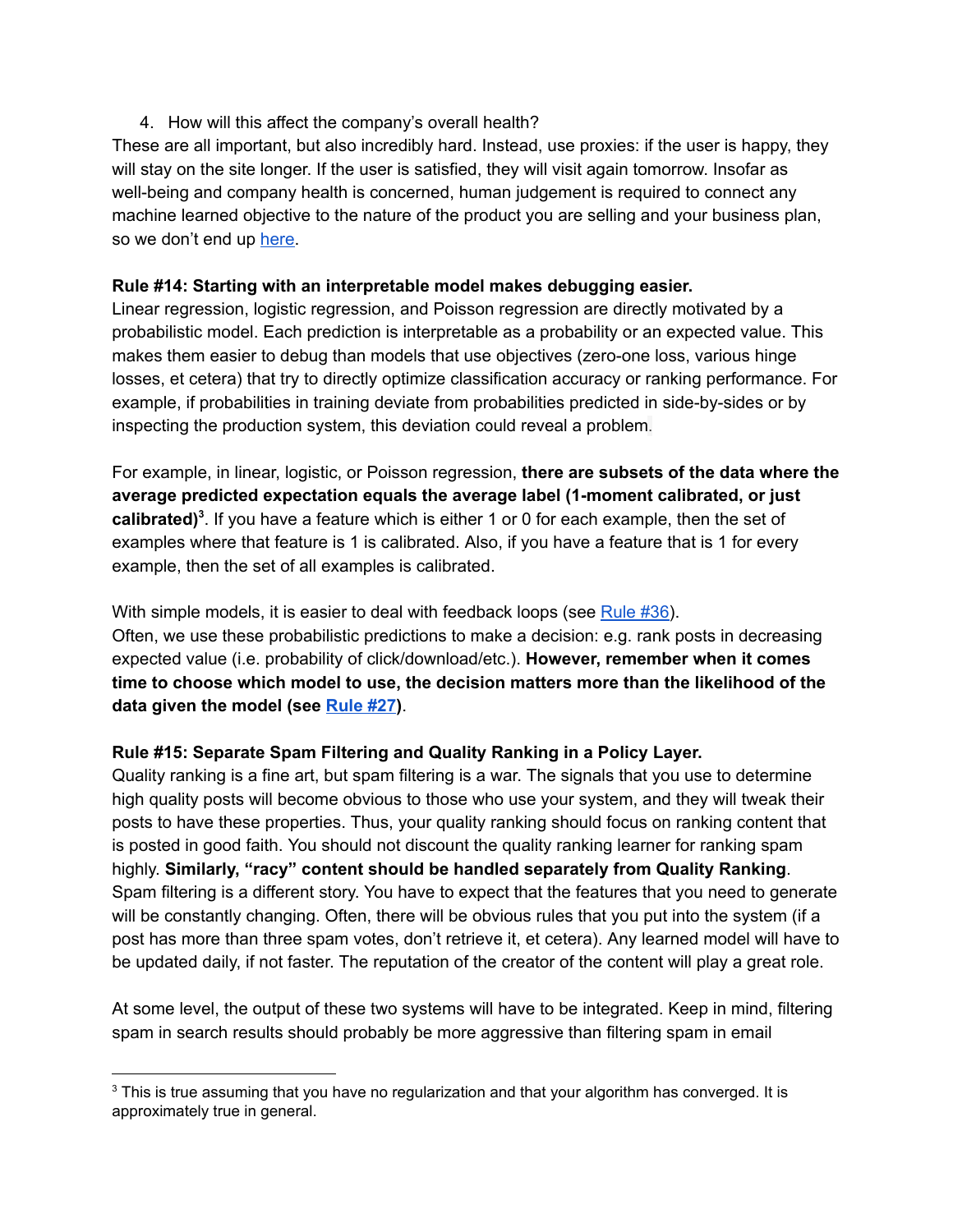messages. Also, it is a standard practice to remove spam from the training data for the quality classifier.

## ML Phase II: Feature Engineering

<span id="page-10-0"></span>In the first phase of the lifecycle of a machine learning system, the important issue is to get the training data into the learning system, get any metrics of interest instrumented, and create a serving infrastructure. **After you have a working end to end system with unit and system tests instrumented, Phase II begins**.

In the second phase, there is a lot of lowhanging fruit. There are a variety of obvious features that could be pulled into the system. Thus, the second phase of machine learning involves pulling in as many features as possible and combining them in intuitive ways. During this phase, all of the metrics should still be rising. There will be lots of launches, and it is a great time to pull in lots of engineers that can join up all the data that you need to create a truly awesome learning system.

#### <span id="page-10-1"></span>**Rule #16: Plan to launch and iterate.**

Don't expect that the model you are working on now will be the last one that you will launch, or even that you will ever stop launching models. Thus consider whether the complexity you are adding with this launch will slow down future launches. Many teams have launched a model per quarter or more for years. There are three basic reasons to launch new models:

- 1. you are coming up with new features,
- 2. you are tuning regularization and combining old features in new ways, and/or
- 3. you are tuning the objective.

Regardless, giving a model a bit of love can be good: looking over the data feeding into the example can help find new signals as well as old, broken ones. So, as you build your model, think about how easy it is to add or remove or recombine features. Think about how easy it is to create a fresh copy of the pipeline and verify its correctness. Think about whether it is possible to have two or three copies running in parallel. Finally, don't worry about whether feature 16 of 35 makes it into this version of the pipeline. You'll get it next quarter.

#### <span id="page-10-2"></span>**Rule #17: Start with directly observed and reported features as opposed to learned features.**

This might be a controversial point, but it avoids a lot of pitfalls. First of all, let's describe what a learned feature is. A learned feature is a feature generated either by an external system (such as an unsupervised clustering system) or by the learner itself (e.g. via a factored model or deep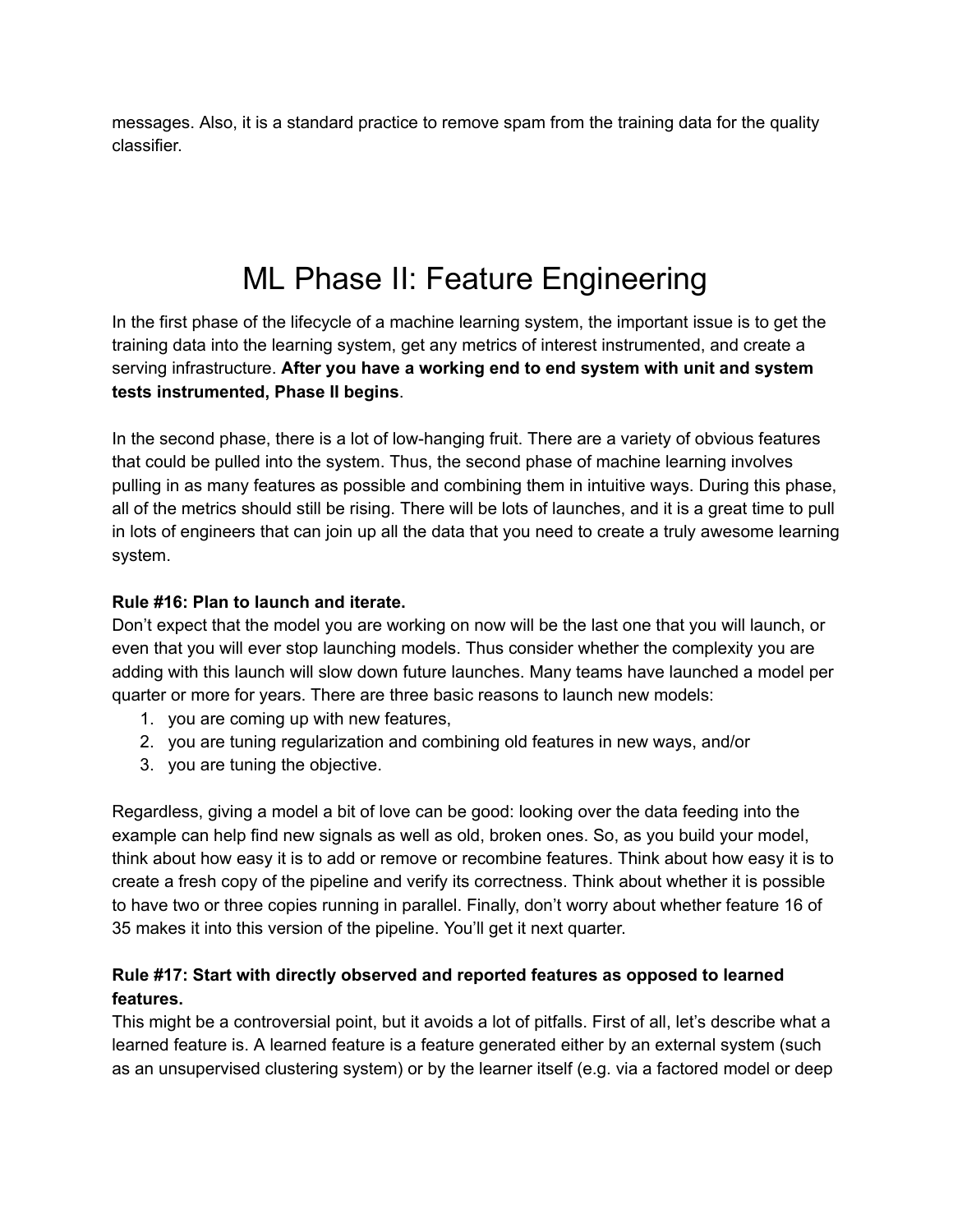learning). Both of these can be useful, but they can have a lot of issues, so they should not be in the first model.

If you use an external system to create a feature, remember that the system has its own objective. The external system's objective may be only weakly correlated with your current objective. If you grab a snapshot of the external system, then it can become out of date. If you update the features from the external system, then the meanings may change. If you use an external system to provide a feature, be aware that they require a great deal of care.

The primary issue with factored models and deep models is that they are non-convex. Thus, there is no guarantee that an optimal solution can be approximated or found, and the local minima found on each iteration can be different. This variation makes it hard to judge whether the impact of a change to your system is meaningful or random. By creating a model without deep features, you can get an excellent baseline performance. After this baseline is achieved, you can try more esoteric approaches.

#### <span id="page-11-0"></span>**Rule #18: Explore with features of content that generalize across contexts.**

Often a machine learning system is a small part of a much bigger picture. For example, if you imagine a post that might be used in What's Hot, many people will plus-one, re-share, or comment on a post before it is ever shown in What's Hot. If you provide those statistics to the learner, it can promote new posts that it has no data for in the context it is optimizing. [YouTube](#page-22-2) Watch Next could use number of watches, or co-watches (counts of how many times one video was watched after another was watched) from [YouTube](#page-22-2) search. You can also use explicit user ratings. Finally, if you have a user action that you are using as a label, seeing that action on the document in a different context can be a great feature. All of these features allow you to bring new content into the context. Note that this is not about personalization: figure out if someone likes the content in this context first, then figure out who likes it more or less.

#### <span id="page-11-1"></span>**Rule #19: Use very specific features when you can.**

With tons of data, it is simpler to learn millions of simple features than a few complex features. Identifiers of documents being retrieved and canonicalized queries do not provide much generalization, but align your ranking with your labels on head queries.. Thus, don't be afraid of groups of features where each feature applies to a very small fraction of your data, but overall coverage is above 90%. You can use regularization to eliminate the features that apply to too few examples.

#### <span id="page-11-2"></span>**Rule #20: Combine and modify existing features to create new features in human-understandable ways.**

There are a variety of ways to combine and modify features. Machine learning systems such as TensorFlow allow you to pre-process your data through [transformations.](https://www.tensorflow.org/tutorials/linear/overview.html#feature-columns-and-transformations) The two most standard approaches are "discretizations" and "crosses" .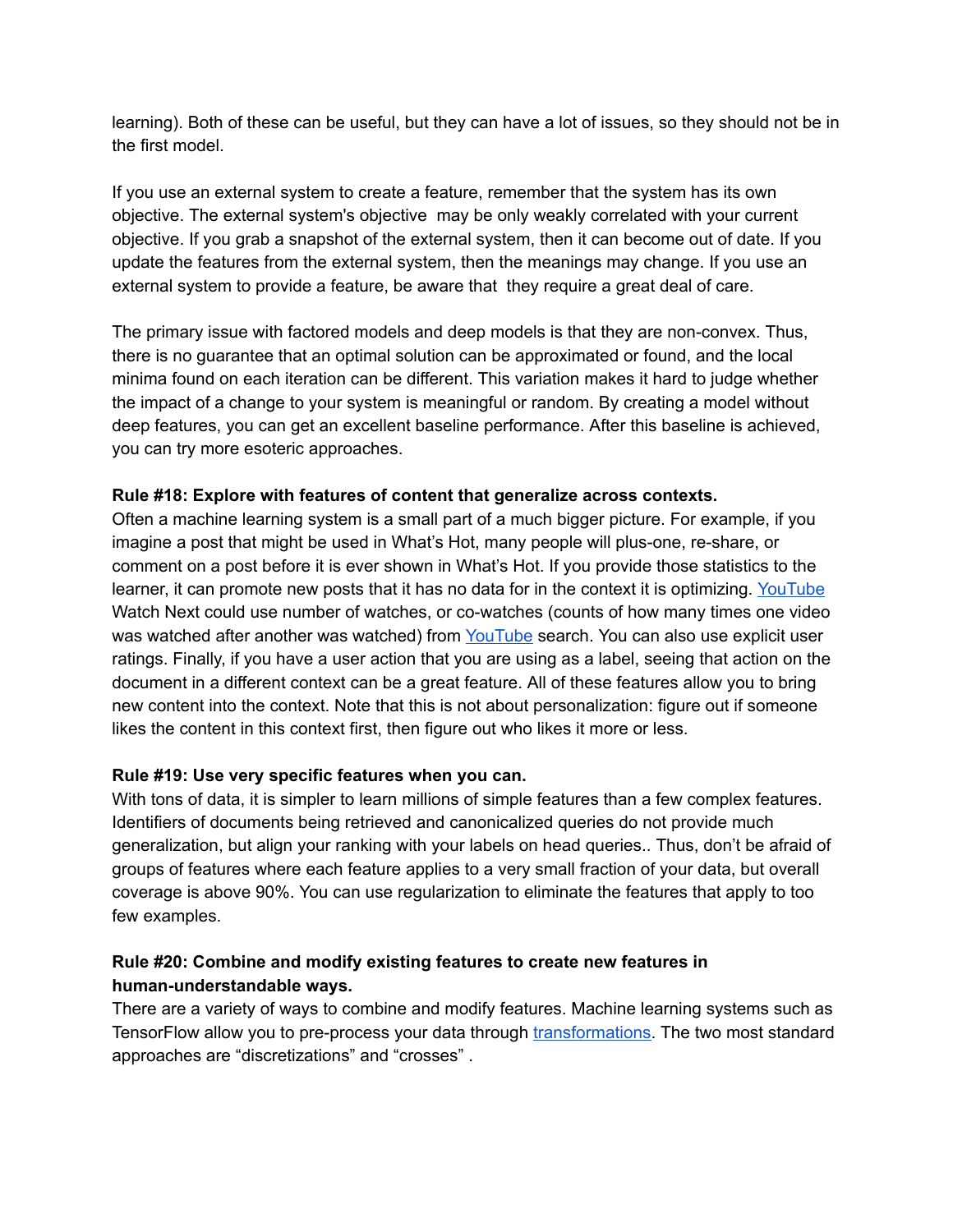Discretization consists of taking a continuous feature and creating many discrete features from it. Consider a continuous feature such as age. You can create a feature which is 1 when age is less than 18, another feature which is 1 when age is between 18 and 35, et cetera. Don't overthink the boundaries of these histograms: basic quantiles will give you most of the impact.

Crosses combine two or more feature columns. A feature column, in TensorFlow's terminology, is a set of homogenous features, (e.g. {male, female}, {US, Canada, Mexico}, et cetera). A cross is a new feature column with features in, for example, {*male*, *female*} × {*US*,*Canada*, *Mexico*} . This new feature column will contain the feature (male, Canada). If you are using TensorFlow and you tell TensorFlow to create this cross for you, this (male, Canada) feature will be present in examples representing male Canadians. Note that it takes massive amounts of data to learn models with crosses of three, four, or more base feature columns.

Crosses that produce very large feature columns may overfit. For instance, imagine that you are doing some sort of search, and you have a feature column with words in the query, and you have a feature column with words in the document. You can combine these with a cross, but you will end up with a lot of features (see [Rule](#page-12-0) #21). When working with text there are two alternatives. The most draconian is a dot product. A dot product in its simplest form simply counts the number of common words between the query and the document. This feature can then be discretized. Another approach is an intersection: thus, we will have a feature which is present if and only if the word "pony" is in the document and the query, and another feature which is present if and only if the word "the" is in the document and the query.

#### <span id="page-12-0"></span>**Rule #21: The number of feature weights you can learn in a linear model is roughly proportional to the amount of data you have.**

There are fascinating statistical learning theory results concerning the appropriate level of complexity for a model, but this rule is basically all you need to know. I have had conversations in which people were doubtful that anything can be learned from one thousand examples, or that you would ever need more than 1 million examples, because they get stuck in a certain method of learning. The key is to scale your learning to the size of your data:

- 1. If you are working on a search ranking system, and there are millions of different words in the documents and the query and you have 1000 labeled examples, then you should use a dot product between document and query features, **TF-IDF**, and a half-dozen other highly human-engineered features. 1000 examples, a dozen features.
- 2. If you have a million examples, then intersect the document and query feature columns, using regularization and possibly feature selection. This will give you millions of features, but with regularization you will have fewer. Ten million examples, maybe a hundred thousand features.
- 3. If you have billions or hundreds of billions of examples, you can cross the feature columns with document and query tokens, using feature selection and regularization. You will have a billion examples, and 10 million features.

Statistical learning theory rarely gives tight bounds, but gives great guidance for a starting point. In the end, use **[Rule](#page-14-1) #28** to decide what features to use.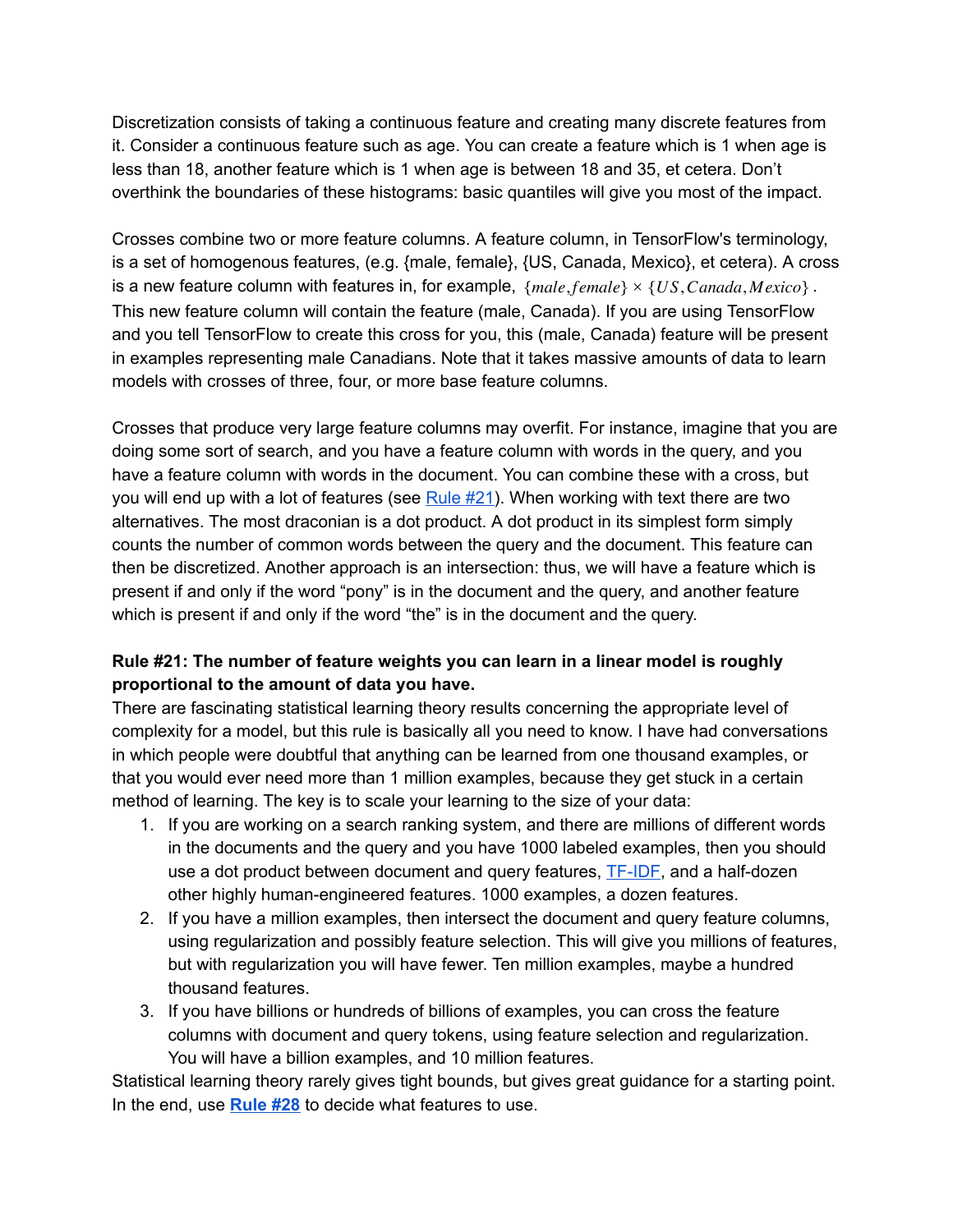#### <span id="page-13-0"></span>**Rule #22: Clean up features you are no longer using.**

Unused features create technical debt. If you find that you are not using a feature, and that combining it with other features is not working, then drop it out of your infrastructure. You want to keep your infrastructure clean so that the most promising features can be tried as fast as possible. If necessary, someone can always add back your feature.

Keep coverage in mind when considering what features to add or keep. How many examples are covered by the feature? For example, if you have some personalization features, but only 8% of your users have any personalization features, it is not going to be very effective.

<span id="page-13-1"></span>At the same time, some features may punch above their weight. For example, if you have a feature which covers only 1% of the data, but 90% of the examples that have the feature are positive, then it will be a great feature to add.

### Human Analysis of the System

Before going on to the third phase of machine learning, it is important to focus on something that is not taught in any machine learning class: how to look at an existing model, and improve it. This is more of an art than a science, and yet there are several anti-patterns that it helps to avoid.

#### <span id="page-13-2"></span>**Rule #23: You are not a typical end user.**

This is perhaps the easiest way for a team to get bogged down. While there are a lot of benefits to fishfooding (using a prototype within your team) and dogfooding (using a prototype within your company), employees should look at whether the performance is correct. While a change which is obviously bad should not be used, anything that looks reasonably near production should be tested further, either by paying laypeople to answer questions on a crowdsourcing platform, or through a live experiment on real users.

There are two reasons for this. The first is that you are too close to the code. You may be looking for a particular aspect of the posts, or you are simply too emotionally involved (e.g. confirmation bias). The second is that your time is too valuable. Consider the cost of 9 engineers sitting in a one hour meeting, and think of how many contracted human labels that buys on a crowdsourcing platform.

If you really want to have user feedback, **use user experience methodologies**. Create user personas (one description is in Bill Buxton's *Designing User Experiences*) early in a process and do usability testing (one description is in Steve Krug's *Don't Make Me Think*) later. User personas involve creating a hypothetical user. For instance, if your team is all male, it might help to design a 35-year old female user persona (complete with user features), and look at the results it generates rather than 10 results for 25-40 year old males. Bringing in actual people to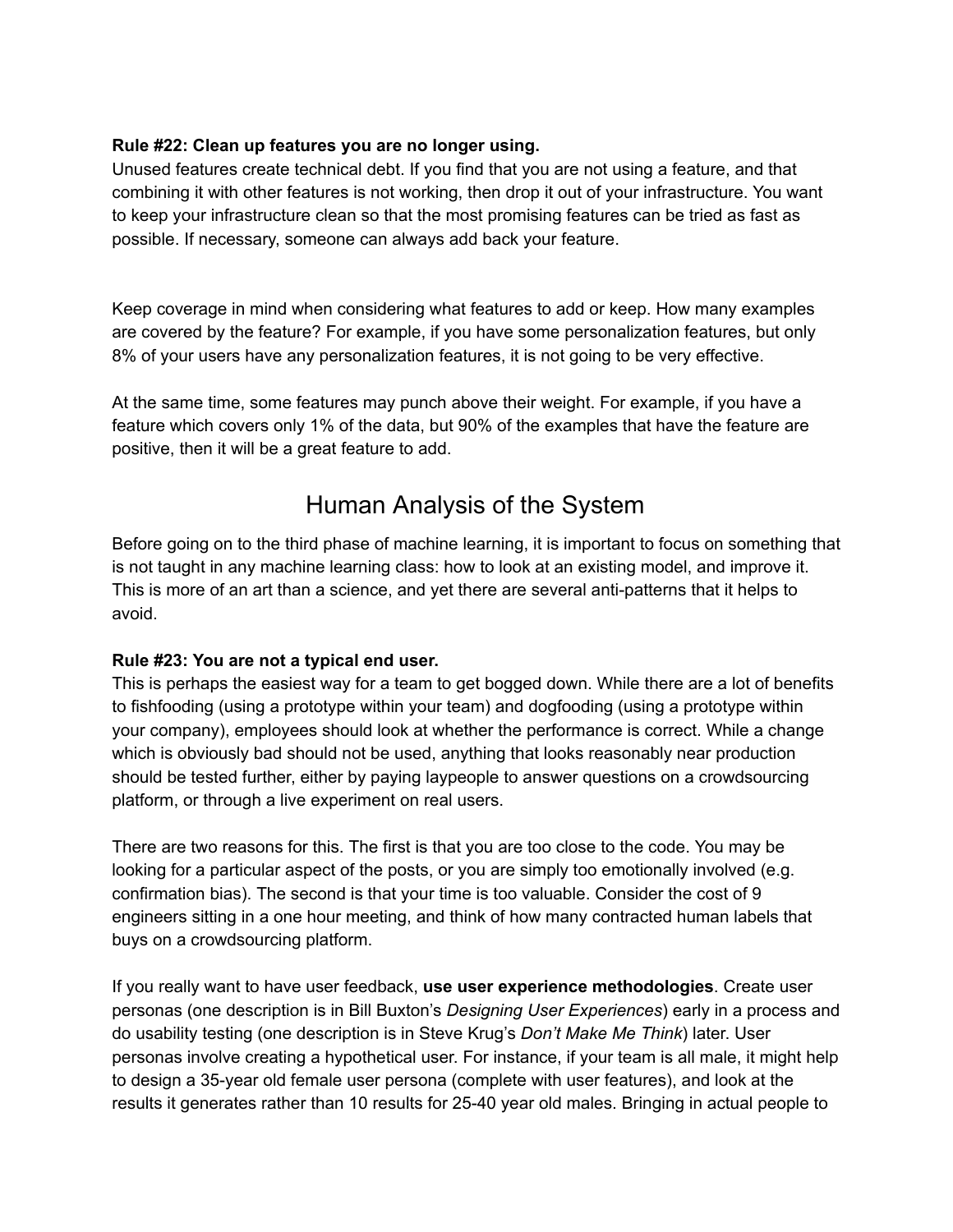watch their reaction to your site (locally or remotely) in usability testing can also get you a fresh perspective.

#### <span id="page-14-0"></span>**Rule #24: Measure the delta between models.**

One of the easiest, and sometimes most useful measurements you can make before any users have looked at your new model is to calculate just how different the new results are from production. For instance, if you have a ranking problem, run both models on a sample of queries through the entire system, and look at the size of the symmetric difference of the results (weighted by ranking position). If the difference is very small, then you can tell without running an experiment that there will be little change. If the difference is very large, then you want to make sure that the change is good. Looking over queries where the symmetric difference is high can help you to understand qualitatively what the change was like. Make sure, however, that the system is stable. Make sure that a model when compared with itself has a low (ideally zero) symmetric difference.

#### <span id="page-14-1"></span>**Rule #25: When choosing models, utilitarian performance trumps predictive power.**

Your model may try to predict click-through-rate. However, in the end, the key question is what you do with that prediction. If you are using it to rank documents, then the quality of the final ranking matters more than the prediction itself. If you predict the probability that a document is spam and then have a cutoff on what is blocked, then the precision of what is allowed through matters more. Most of the time, these two things should be in agreement: when they do not agree, it will likely be on a small gain. Thus, if there is some change that improves log loss but degrades the performance of the system, look for another feature. When this starts happening more often, it is time to revisit the objective of your model.

#### <span id="page-14-2"></span>**Rule #26: Look for patterns in the measured errors, and create new features.**

Suppose that you see a training example that the model got "wrong". In a classification task, this could be a false positive or a false negative. In a ranking task, it could be a pair where a positive was ranked lower than a negative. The most important point is that this is an example that the machine learning system *knows it got wrong* and would like to fix if given the opportunity. If you give the model a feature that allows it to fix the error, the model will try to use it.

On the other hand, if you try to create a feature based upon examples the system doesn't see as mistakes, the feature will be ignored. For instance, suppose that in Play Apps Search, someone searches for "free games". Suppose one of the top results is a less relevant gag app. So you create a feature for "gag apps". However, if you are maximizing number of installs, and people install a gag app when they search for free games, the "gag apps" feature won't have the effect you want.

Once you have examples that the model got wrong, look for trends that are outside your current feature set. For instance, if the system seems to be demoting longer posts, then add post length. Don't be too specific about the features you add. If you are going to add post length,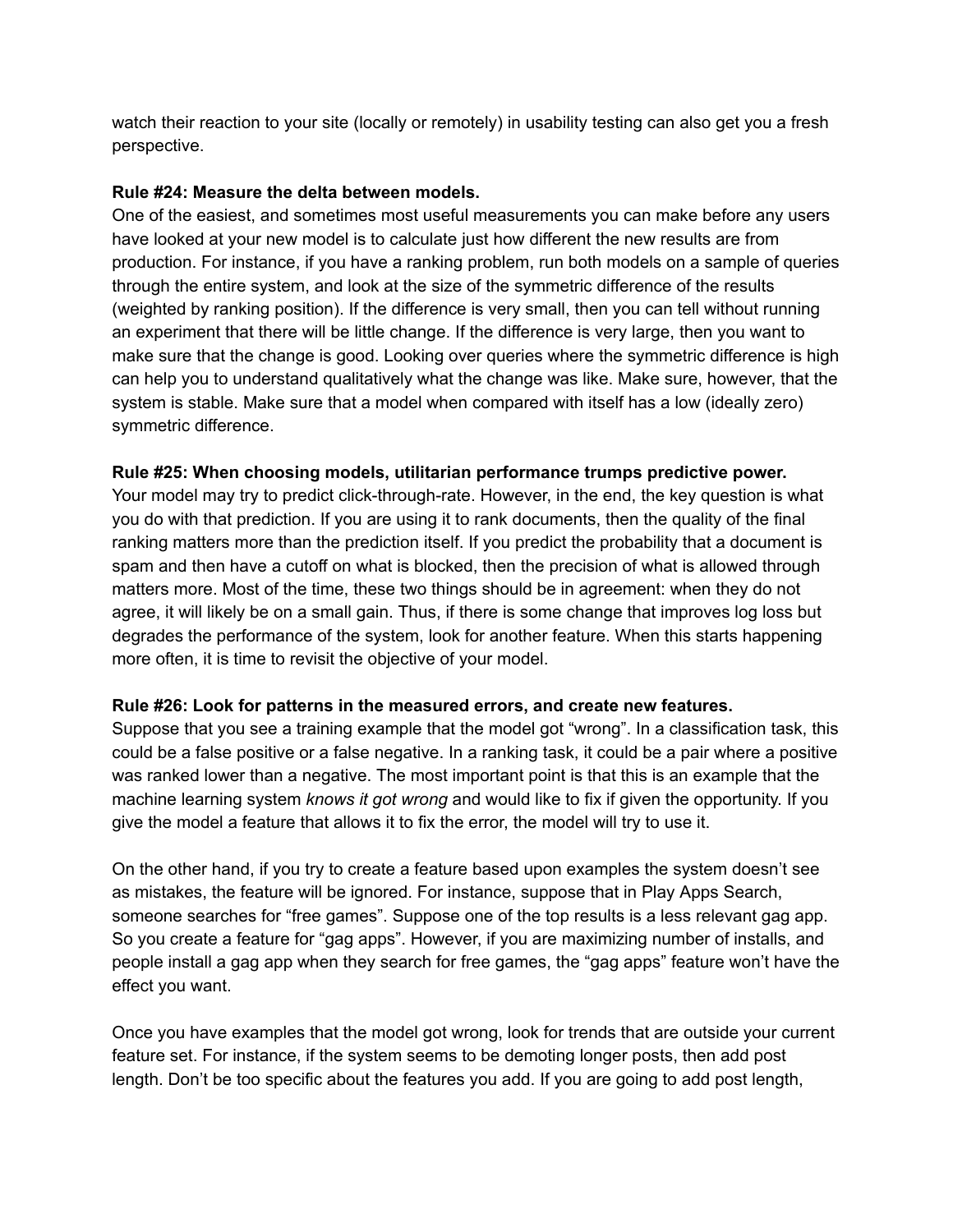don't try to guess what long means, just add a dozen features and the let model figure out what to do with them (see  $Rule #21$  $Rule #21$ ). That is the easiest way to get what you want.

#### <span id="page-15-0"></span>**Rule #27: Try to quantify observed undesirable behavior.**

Some members of your team will start to be frustrated with properties of the system they don't like which aren't captured by the existing loss function. At this point, they should do whatever it takes to turn their gripes into solid numbers. For example, if they think that too many "gag apps" are being shown in Play Search, they could have human raters identify gag apps. (You can feasibly use human-labelled data in this case because a relatively small fraction of the queries account for a large fraction of the traffic.) If your issues are measurable, then you can start using them as features, objectives, or metrics. The general rule is **"measure first, optimize second".**

#### <span id="page-15-1"></span>**Rule** #28: Be aware that identical short-term behavior does not imply identical long-term **behavior.**

Imagine that you have a new system that looks at every doc id and exact query, and then calculates the probability of click for every doc for every query. You find that its behavior is nearly identical to your current system in both side by sides and A/B testing, so given its simplicity, you launch it. However, you notice that no new apps are being shown. Why? Well, since your system only shows a doc based on its own history with that query, there is no way to learn that a new doc should be shown.

<span id="page-15-2"></span>The only way to understand how such a system would work long-term is to have it train only on data acquired when the model was live. This is very difficult.

### Training-Serving Skew

Training-serving skew is a difference between performance during training and performance during serving. This skew can be caused by:

- a discrepancy between how you handle data in the training and serving pipelines, or
- a change in the data between when you train and when you serve, or
- a feedback loop between your model and your algorithm.

We have observed production machine learning systems at Google with training-serving skew that negatively impacts performance. The best solution is to explicitly monitor it so that system and data changes don't introduce skew unnoticed.

#### <span id="page-15-3"></span>Rule #29: The best way to make sure that you train like you serve is to save the set of **features used at serving time, and then pipe those features to a log to use them at training time.**

Even if you can't do this for every example, do it for a small fraction, such that you can verify the consistency between serving and training (see **[Rule](#page-18-1) #37**). Teams that have made this measurement at Google were sometimes surprised by the results. [YouTube](#page-22-2) home page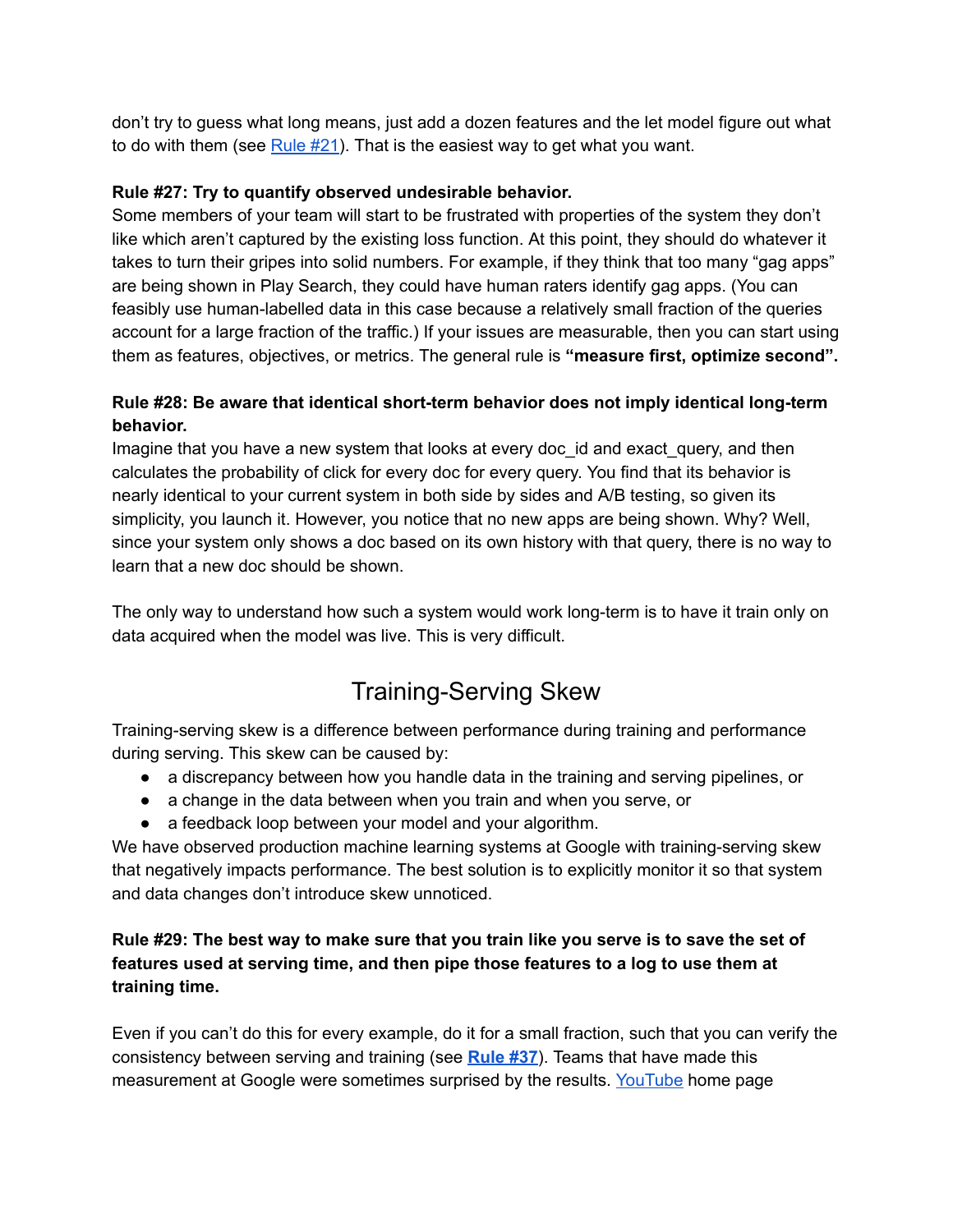switched to logging features at serving time with significant quality improvements and a reduction in code complexity, and many teams are switching their infrastructure as we speak.

#### <span id="page-16-0"></span>**Rule #30: Importance weight sampled data, don't arbitrarily drop it!**

When you have too much data, there is a temptation to take files 1-12, and ignore files 13-99. This is a mistake: dropping data in training has caused issues in the past for several teams (see [Rule](#page-5-1) #6). Although data that was never shown to the user can be dropped, importance weighting is best for the rest. Importance weighting means that if you decide that you are going to sample example X with a 30% probability, then give it a weight of 10/3. **With importance weighting, all of the calibration properties discussed in [Rule](#page-9-0) #14 still hold**.

#### <span id="page-16-1"></span>Rule #31: Beware that if you join data from a table at training and serving time, the data in **the table may change.**

Say you join doc ids with a table containing features for those docs (such as number of comments or clicks). Between training and serving time, features in the table may be changed. Your model's prediction for the same document may then differ between training and serving. The easiest way to avoid this sort of problem is to log features at serving time (see [Rule](#page-15-3) #32). If the table is changing only slowly, you can also snapshot the table hourly or daily to get reasonably close data. Note that this still doesn't completely resolve the issue.

#### <span id="page-16-2"></span>**Rule #32: Re-use code between your training pipeline and your serving pipeline whenever possible.**

Batch processing is different than online processing. In online processing, you must handle each request as it arrives (e.g. you must do a separate lookup for each query), whereas in batch processing, you can combine tasks (e.g. making a join). At serving time, you are doing online processing, whereas training is a batch processing task. However, there are some things that you can do to re-use code. For example, you can create an object that is particular to your system where the result of any queries or joins can be stored in a very human readable way, and errors can be tested easily. Then, once you have gathered all the information, during serving or training, you run a common method to bridge between the human-readable object that is specific to your system, and whatever format the machine learning system expects. **This eliminates a** source of training-serving skew. As a corollary, try not to use two different programming languages between training and serving - that decision will make it nearly impossible for you to share code.

#### <span id="page-16-3"></span>**Rule #33: If you produce a model based on the data until January 5th, test the model on the data from January 6th and after.**

In general, measure performance of a model on the data gathered after the data you trained the model on, as this better reflects what your system will do in production. If you produce a model based on the data until January 5th, test the model on the data from January 6th. You will expect that the performance will not be as good on the new data, but it shouldn't be radically worse. Since there might be daily effects, you might not predict the average click rate or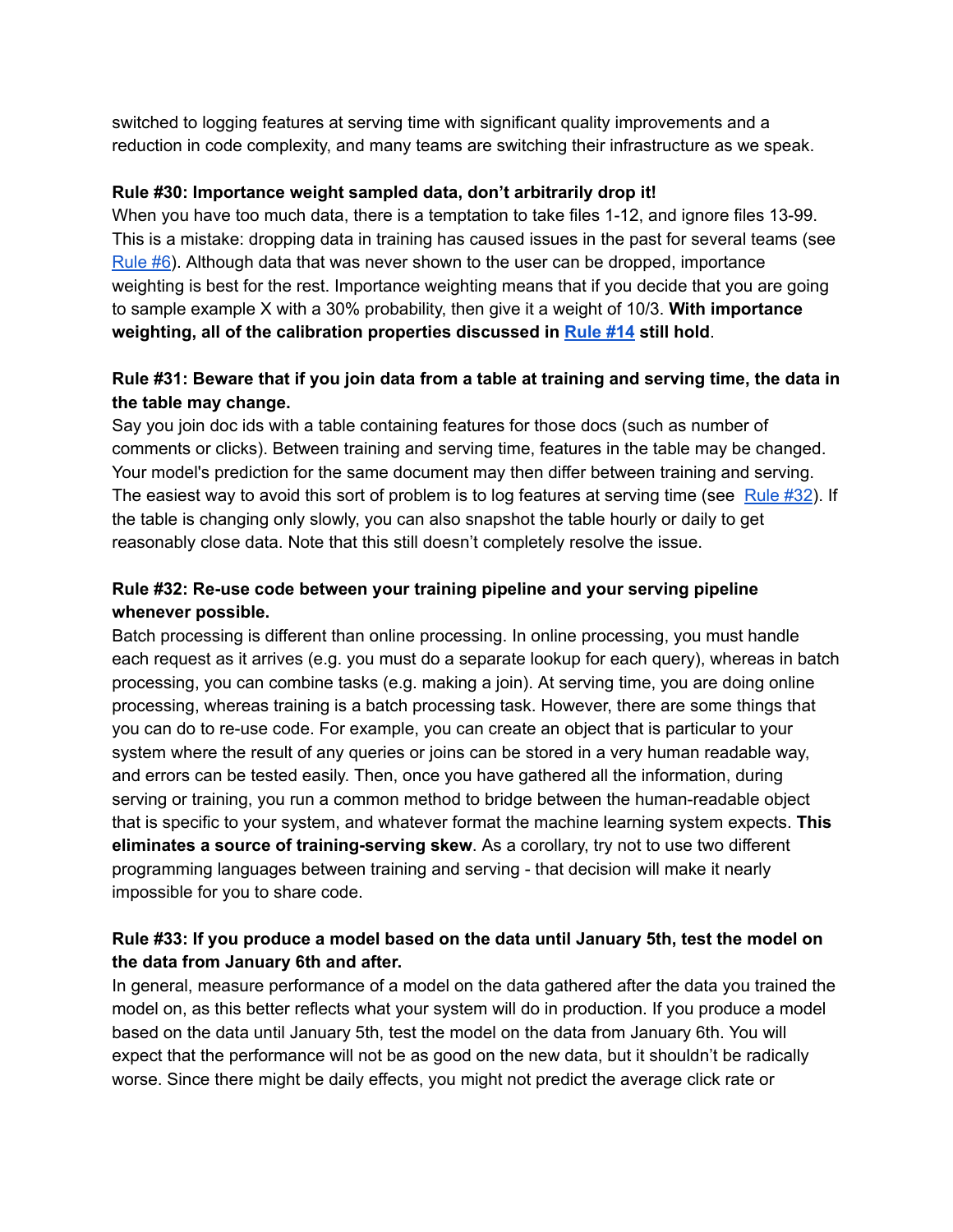conversion rate, but the area under the curve, which represents the likelihood of giving the positive example a score higher than a negative example, should be reasonably close.

<span id="page-17-0"></span>**Rule #34: In binary classification for filtering (such as spam detection or determining interesting e-mails), make small short-term sacrifices in performance for very clean data.** In a filtering task, examples which are marked as negative are not shown to the user. Suppose you have a filter that blocks 75% of the negative examples at serving. You might be tempted to draw additional training data from the instances shown to users. For example, if a user marks an email as spam that your filter let through, you might want to learn from that.

But this approach introduces sampling bias. You can gather cleaner data if instead during serving you label 1% of all traffic as "held out", and send all held out examples to the user. Now your filter is blocking at least 74% of the negative examples. These held out examples can become your training data.

Note that if your filter is blocking 95% of the negative examples or more, this becomes less viable. Even so, if you wish to measure serving performance, you can make an even tinier sample (say 0.1% or 0.001%). Ten thousand examples is enough to estimate performance quite accurately.

#### <span id="page-17-1"></span>**Rule #35: Beware of the inherent skew in ranking problems.**

When you switch your ranking algorithm radically enough that different results show up, you have effectively changed the data that your algorithm is going to see in the future. This kind of skew will show up, and you should design your model around it. There are multiple different approaches. These approaches are all ways to favor data that your model has already seen.

- 1. Have higher regularization on features that cover more queries as opposed to those features that are on for only one query. This way, the model will favor features that are specific to one or a few queries over features that generalize to all queries. This approach can help prevent very popular results from leaking into irrelevant queries. Note that this is opposite the more conventional advice of having more regularization on feature columns with more unique values.
- 2. Only allow features to have positive weights. Thus, any good feature will be better than a feature that is "unknown".
- 3. Don't have document-only features. This is an extreme version of #1. For example, even if a given app is a popular download regardless of what the query was, you don't want to show it everywhere<sup>4</sup>. Not having document-only features keeps that simple.

<sup>4</sup> The reason you don't want to show a specific popular app everywhere has to do with the importance of making all the desired apps *reachable*. For instance, if someone searches for "bird watching app", they might download "angry birds", but that certainly wasn't their intent. Showing such an app might improve download rate, but leave the user's needs ultimately unsatisfied.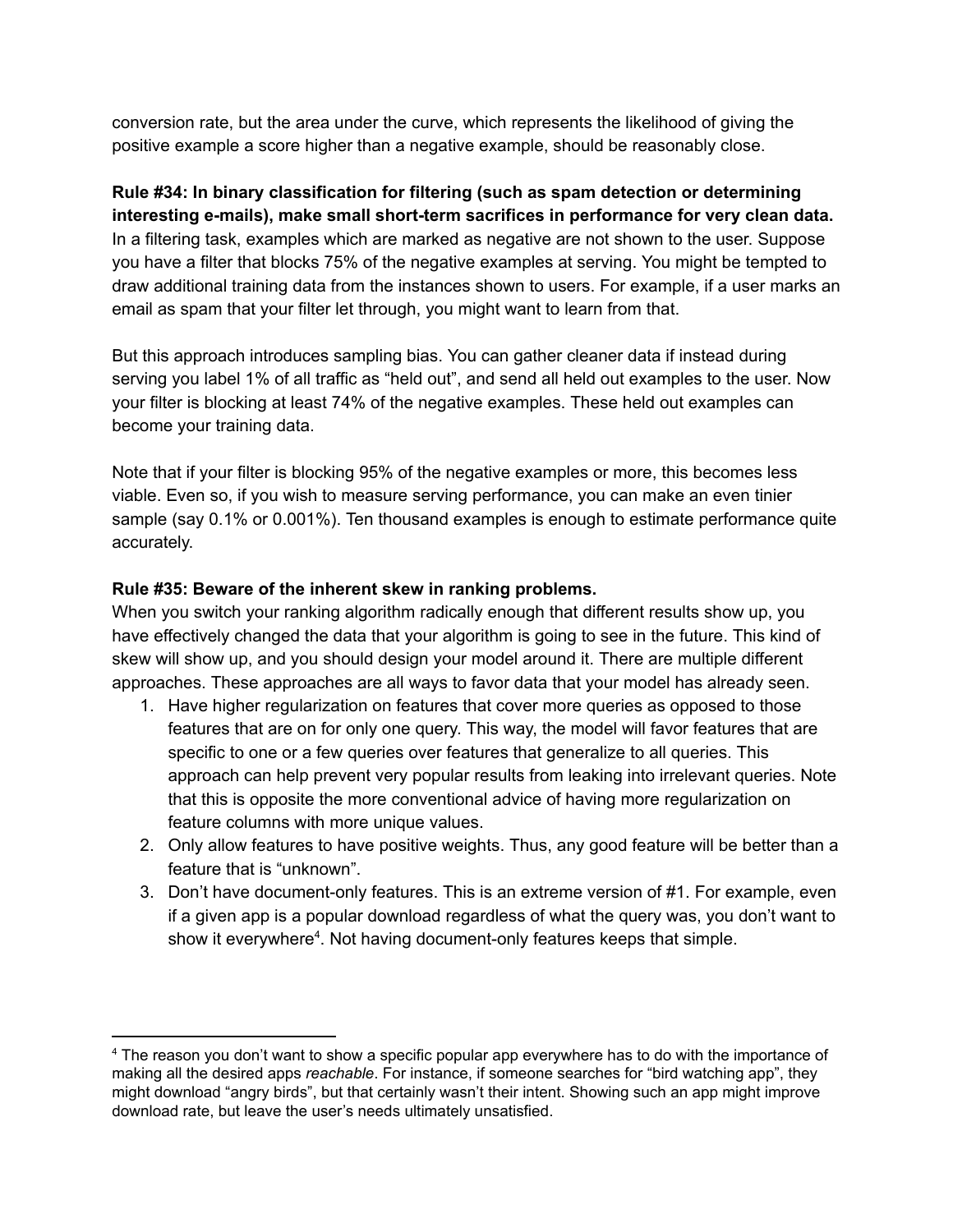#### <span id="page-18-0"></span>**Rule #36: Avoid feedback loops with positional features.**

The position of content dramatically affects how likely the user is to interact with it. If you put an app in the first position it will be clicked more often, and you will be convinced it is more likely to be clicked. One way to deal with this is to add positional features, i.e. features about the position of the content in the page. You train your model with positional features, and it learns to weight, for example, the feature "1st-position" heavily. Your model thus gives less weight to other factors for examples with "1st-position=true". Then at serving you don't give any instances the positional feature, or you give them all the same default feature, because you are scoring candidates *before* you have decided the order in which to display them.

Note that it is important to keep any positional features somewhat separate from the rest of the model because of this asymmetry between training and testing. Having the model be the sum of a function of the positional features and a function of the rest of the features is ideal. For example, don't cross the positional features with any document feature.

#### <span id="page-18-1"></span>**Rule #37: Measure Training/Serving Skew.**

There are several things that can cause skew in the most general sense. Moreover, you can divide it into several parts:

- 1. The difference between the performance on the training data and the holdout data. In general, this will always exist, and it is not always bad.
- 2. The difference between the performance on the holdout data and the "next-day" data. Again, this will always exist. **You should tune your regularization to maximize the next-day performance**. However, large drops in performance between holdout and next-day data may indicate that some features are time-sensitive and possibly degrading model performance.
- 3. The difference between the performance on the "next-day" data and the live data. If you apply a model to an example in the training data and the same example at serving, it should give you exactly the same result (see  $Rule #5$  $Rule #5$ ). Thus, a discrepancy here probably indicates an engineering error.

## <span id="page-18-2"></span>ML Phase III: Slowed Growth, Optimization Refinement, and Complex Models

There will be certain indications that the second phase is reaching a close. First of all, your monthly gains will start to diminish. You will start to have tradeoffs between metrics: you will see some rise and others fall in some experiments. This is where it gets interesting. Since the gains are harder to achieve, the machine learning has to get more sophisticated.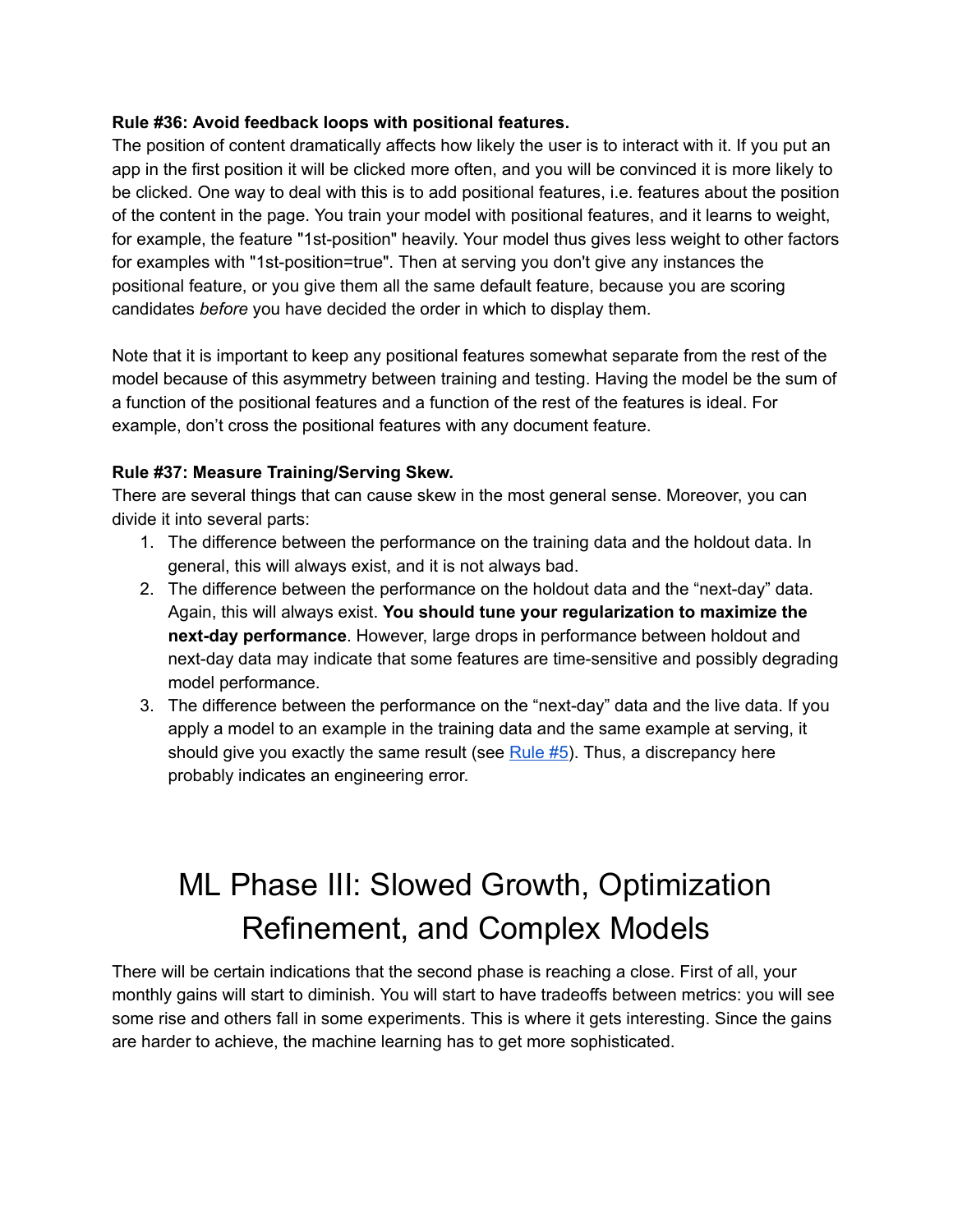A caveat: this section has more blue-sky rules than earlier sections. We have seen many teams go through the happy times of Phase I and Phase II machine learning. Once Phase III has been reached, teams have to find their own path.

#### <span id="page-19-0"></span>**Rule #38: Don't waste time on new features if unaligned objectives have become the issue.**

As your measurements plateau, your team will start to look at issues that are outside the scope of the objectives of your current machine learning system. As stated before, if the product goals are not covered by the existing algorithmic objective, you need to change either your objective or your product goals. For instance, you may optimize clicks, plus-ones, or downloads, but make launch decisions based in part on human raters.

#### <span id="page-19-1"></span>**Rule** #39: Launch decisions are a proxy for long-term product goals.

Alice has an idea about reducing the logistic loss of predicting installs. She adds a feature. The logistic loss drops. When she does a live experiment, she sees the install rate increase. However, when she goes to a launch review meeting, someone points out that the number of daily active users drops by 5%. The team decides not to launch the model. Alice is disappointed, but now realizes that launch decisions depend on multiple criteria, only some of which can be directly optimized using ML.

The truth is that the real world is not dungeons and dragons: there are no "hit points" identifying the health of your product. The team has to use the statistics it gathers to try to effectively predict how good the system will be in the future. They need to care about engagement, 1 day active users (DAU), 30 DAU, revenue, and advertiser's return on investment. These metrics that are measureable in A/B tests in themselves are only a proxy for more long-term goals: satisfying users, increasing users, satisfying partners, and profit, which even then you could consider proxies for having a useful, high quality product and a thriving company five years from now.

**The only easy launch decisions are when all metrics get better (or at least do not get worse).** If the team has a choice between a sophisticated machine learning algorithm, and a simple heuristic, if the simple heuristic does a better job on all these metrics, it should choose the heuristic. Moreover, there is no explicit ranking of all possible metric values. Specifically, consider the following two scenarios:

| Experiment | Daily Active Users | Revenue/Day |
|------------|--------------------|-------------|
|            | 1 million          | \$4 million |
|            | 2 million          | \$2 million |

If the current system is A, then the team would be unlikely to switch to B. If the current system is B, then the team would be unlikely to switch to A. This seems in conflict with rational behavior: however, predictions of changing metrics may or may not pan out, and thus there is a large risk involved with either change. Each metric covers some risk with which the team is concerned.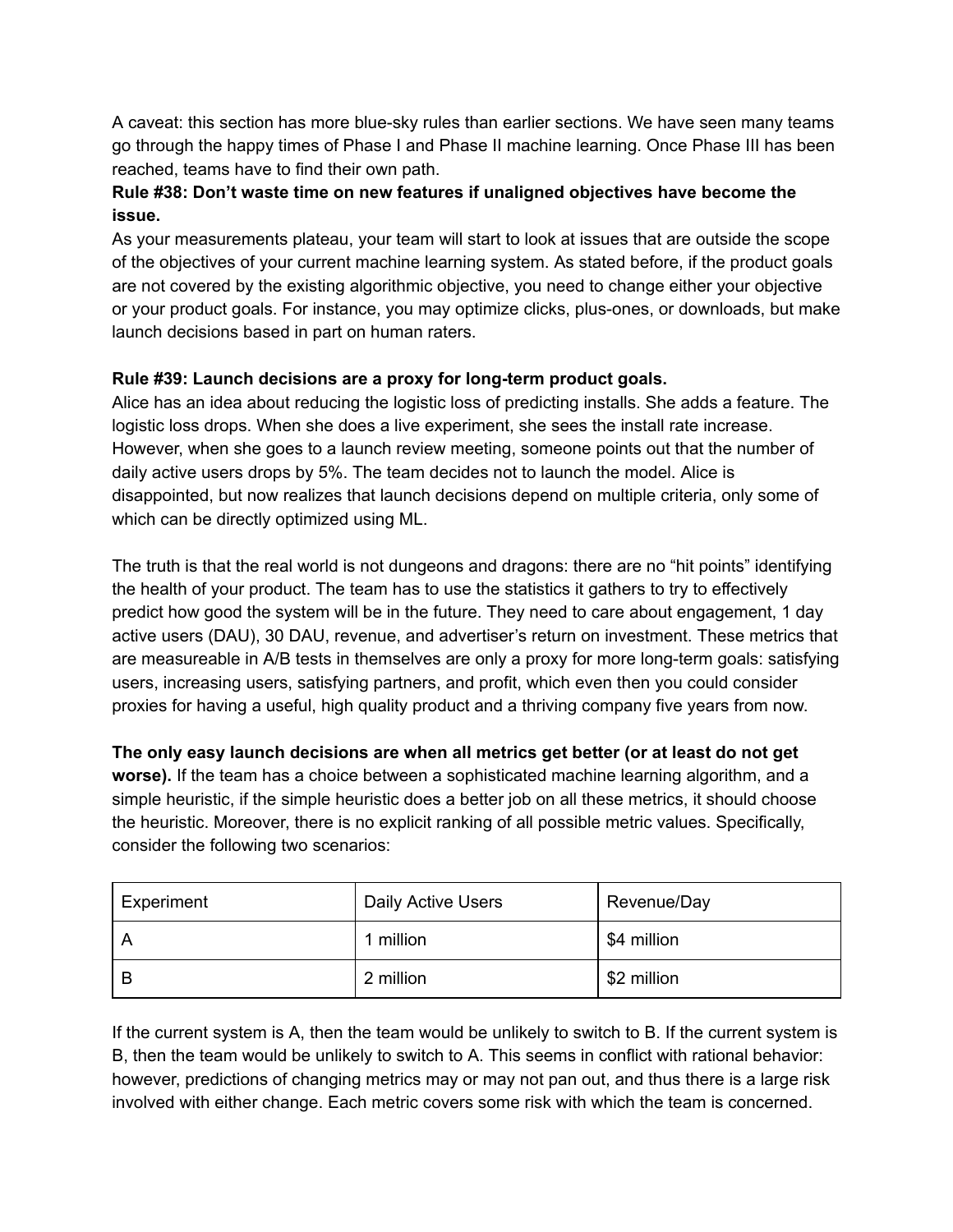Moreover, no metric covers the team's ultimate concern, "where is my product going to be five years from now"?

**Individuals, on the other hand, tend to favor one objective that they can directly optimize.** Most machine learning tools favor such an environment. An engineer banging out new features can get a steady stream of launches in such an environment. There is a type of machine learning, multi-objective learning, which starts to address this problem. For instance, one can formulate a constraint satisfaction problem that has lower bounds on each metric, and optimizes some linear combination of metrics. However, even then, not all metrics are easily framed as machine learning objectives: if a document is clicked on or an app is installed, it is because that the content was shown. But it is far harder to figure out why a user visits your site. How to predict the future success of a site as a whole is [AIcomplete,](https://en.wikipedia.org/wiki/AI-complete) as hard as computer vision or natural language processing.

#### <span id="page-20-0"></span>**Rule #40: Keep ensembles simple.**

Unified models that take in raw features and directly rank content are the easiest models to debug and understand. However, an ensemble of models (a "model" which combines the scores of other models) can work better. **To keep things simple, each model should either be an ensemble only taking the input of other models, or a base model taking many features, but not both.** If you have models on top of other models that are trained separately, then combining them can result in bad behavior.

Use a simple model for ensembling that takes only the output of your "base" models as inputs. You also want to enforce properties on these ensemble models. For example, an increase in the score produced by a base model should not decrease the score of the ensemble. Also, it is best if the incoming models are semantically interpretable (for example, calibrated) so that changes of the underlying models do not confuse the ensemble model. Also, **enforce that an increase in the predicted probability of an underlying classifier does not decrease the predicted probability of the ensemble**.

#### <span id="page-20-1"></span>**Rule #41: When performance plateaus, look for qualitatively new sources of information to add rather than refining existing signals.**

You've added some demographic information about the user. You've added some information about the words in the document. You have gone through template exploration, and tuned the regularization. You haven't seen a launch with more than a 1% improvement in your key metrics in a few quarters. Now what?

It is time to start building the infrastructure for radically different features, such as the history of documents that this user has accessed in the last day, week, or year, or data from a different property. Use [wikidata](https://en.wikipedia.org/wiki/Wikidata) entities or something internal to your company (such as Google's [knowledge](https://en.wikipedia.org/wiki/Knowledge_Graph) graph). Use deep learning. Start to adjust your expectations on how much return you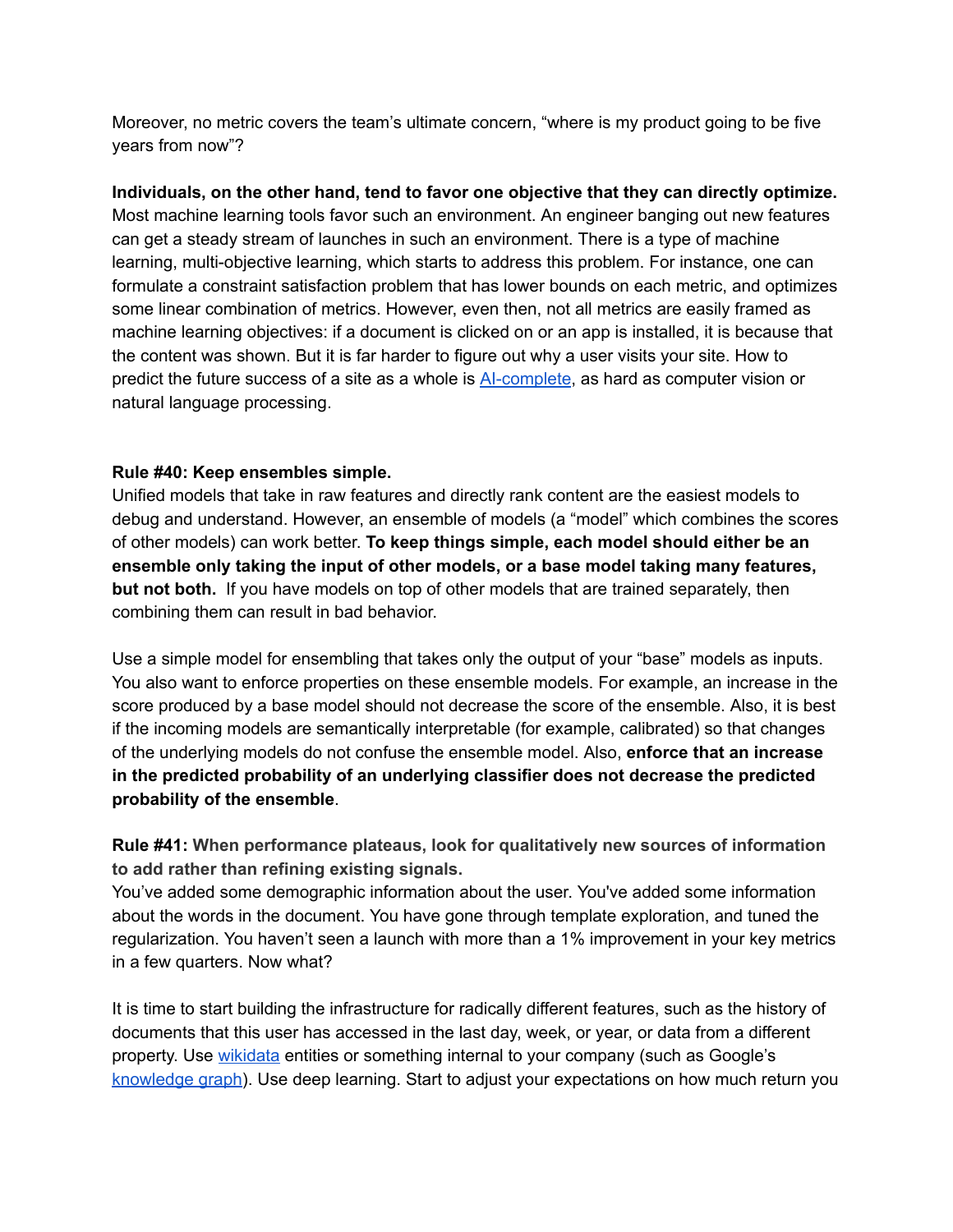expect on investment, and expand your efforts accordingly. As in any engineering project, you have to weigh the benefit of adding new features against the cost of increased complexity.

#### <span id="page-21-0"></span>**Rule #42: Don't expect diversity, personalization, or relevance to be as correlated with popularity as you think they are.**

Diversity in a set of content can mean many things, with the diversity of the source of the content being one of the most common. Personalization implies each user gets their own results. Relevance implies that the results for a particular query are more appropriate for that query than any other. Thus all three of these properties are defined as being different from the ordinary.

The problem is that the ordinary tends to be hard to beat.

Note that if your system is measuring clicks, time spent, watches, +1s, reshares, et cetera, you are measuring the **popularity** of the content. Teams sometimes try to learn a personal model with diversity. To personalize, they add features that would allow the system to personalize (some features representing the user's interest) or diversify (features indicating if this document has any features in common with other documents returned, such as author or content), and find that those features get less weight (or sometimes a different sign) than they expect.

This doesn't mean that diversity, personalization, or relevance aren't valuable. As pointed out in the previous rule, you can do post-processing to increase diversity or relevance. If you see longer term objectives increase, then you can declare that diversity/relevance is valuable, aside from popularity. You can then either continue to use your post-processing, or directly modify the objective based upon diversity or relevance.

#### <span id="page-21-1"></span>**Rule #43: Your friends tend to be the same across different products. Your interests tend not to be.**

Teams at Google have gotten a lot of traction from taking a model predicting the closeness of a connection in one product, and having it work well on another. Your friends are who they are. On the other hand, I have watched several teams struggle with personalization features across product divides. Yes, it seems like it should work. For now, it doesn't seem like it does. What has sometimes worked is using raw data from one property to predict behavior on another. Also, keep in mind that even knowing that a user has a history on another property can help. For instance, the presence of user activity on two products may be indicative in and of itself.

## [Related](http://go/ml) Work

<span id="page-21-2"></span>There are many documents on machine learning at Google as well as externally.

• Machine [Learning](https://developers.google.com/machine-learning/crash-course) Crash Course: an introduction to applied machine learning